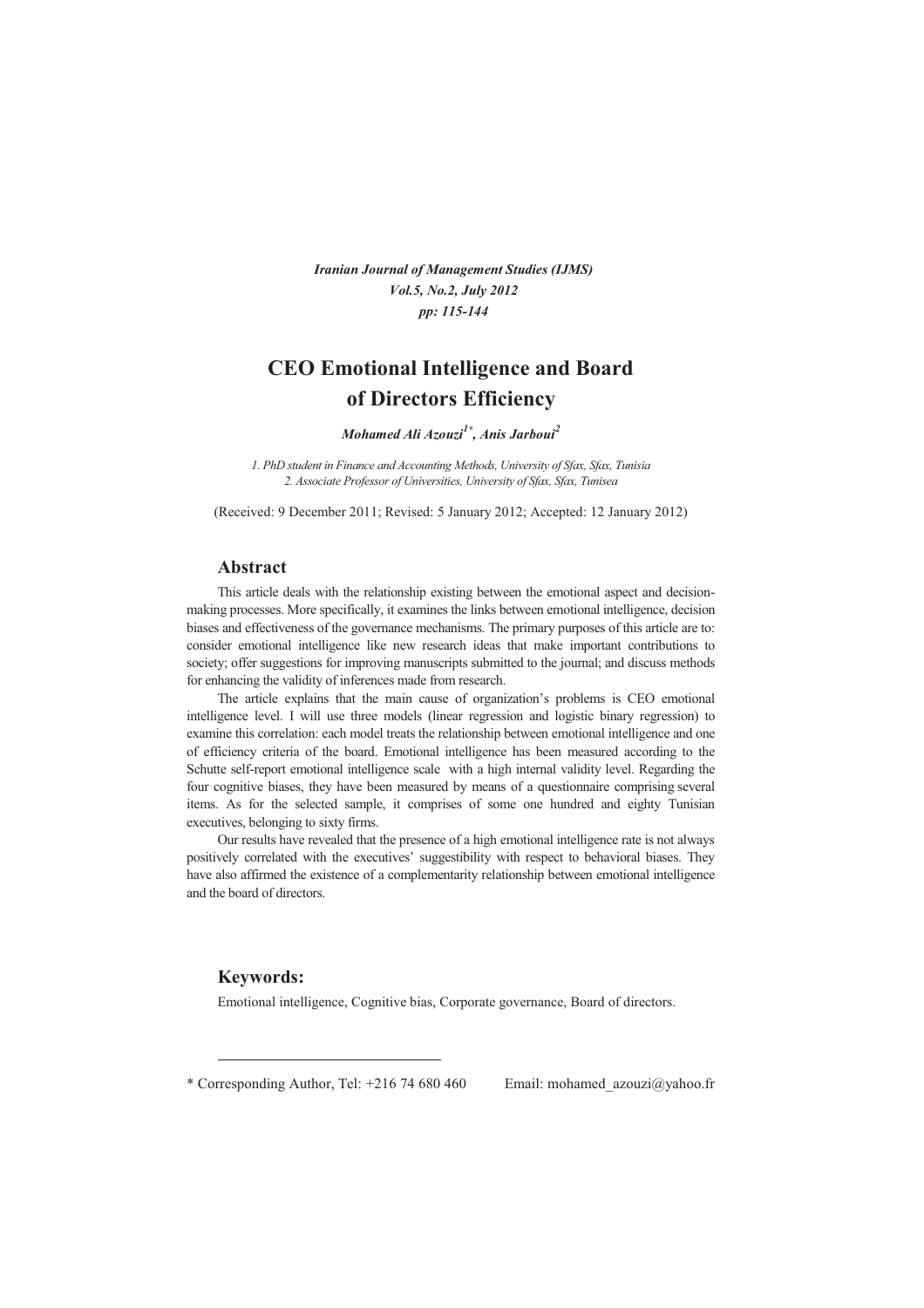# **Introduction**

The governance theories have evolved substantially, undressing a shift from create modelling, primarily based on the financial model, into more complex and, presumably, more realistic and pragmatic models involving the whole set of stakeholders, playing a great deal of importance on the productive capacity aspect as much as on the allocation aspect (Jensen & Meckling, 1976; Shleifer & Vishny, 1997; Zingales, 1998; Rajan & Zingales, 1998; Blair & Stout, 1999; Laporta et al., 2000).

This development, guided and inspired by the evolution in firm related theories have made of the human capital and the human resources management the focal point of the governance concerns. Indeed, the value creation process has been the major subject matter of the corporate governance theories. Each approach (whether cognitive or disciplinary) has initiated a process phase in order to reduce the conflicts of interests, problems of wealth/profit distribution and cognitive conflicts. Despite these approaches, contribution in matters of governance, diverse aspects of the governance system have still remained misunderstood or not even perceived, hence there is the need to integrate the behavioural dimension within the governance approaches. In this respect, sheffrin (2001) has stated that the introduction of a behavioural dimension leads to an approximation of finance and governance convergence with the other management sciences, which may help mutual complementary overlapping and intermingling.

Noteworthy, our idea has been inspired by the behavioural approach and aims at highlighting the emotional intelligence role in minimizing the behavioural biases and improving governance mechanisms efficiency including the directors' board. Certain literary works and elements pertaining to emotional intelligence and work performance likely provide and supply us with relevant clues and hints to support and sustain our intuition and line of work serving as a basis background for our research.

# **Literature Review and Hypothesis**

The analysis elaborated by Fama (1980), Fama and Jensen (1983), Zahra and Pearce (1989), Yermack (1996), Eisenberg et al. (1998) Cui and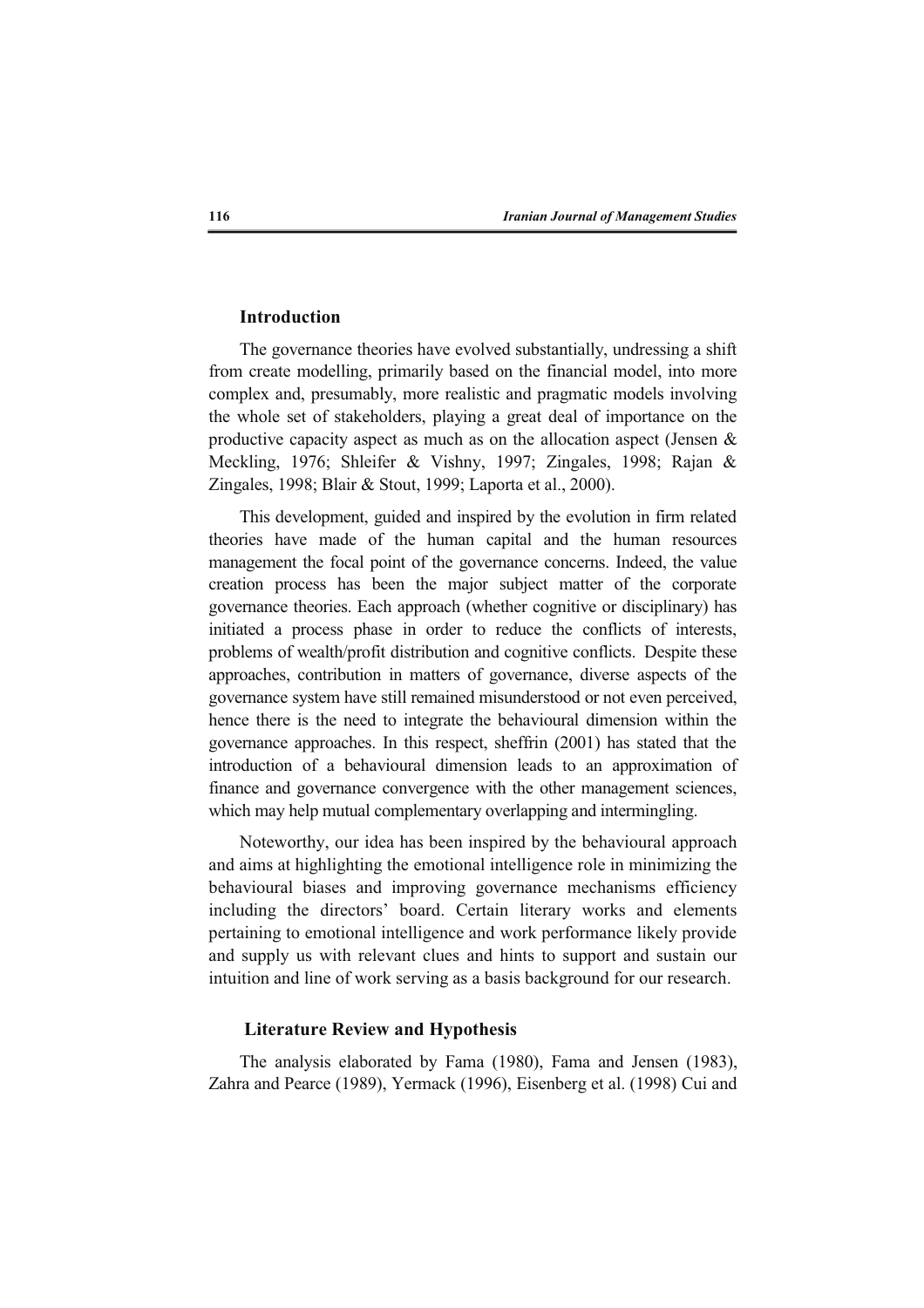Mak (2002), Carapeto et al. (2005), Adams et al. (2009) has shown that the board of directors is characterized by several closely-related attributes. Among these attributes, one can distinguish board's composition with respect its size, to the subdivision into internal and external managers and to the representation of the concerned relevant parties or "stakeholders" among are, namely, the employees, the creditors, the institutional bodies, the customers, the suppliers, etc.

In addition to presenting the governance mechanism attributes, the contractual theories have dealt with initiating the notion of this board's efficiency: The agency theory has demonstrated that to tackle the council effectiveness is conditional upon the controller's skill and motivation. The theory of the leaders' implantation represents a third condition namely the independence with regards to the leader (Shleifer & Vishny, 1997; Denis & McConnell, 2003; Gillan, 2006; Bulan et al., 2009). Hence, in this section, the central objective consists of highlighting the type of relationship existing between emotional intelligence and the board of director's efficiency.

# **Loss Aversion, Emotional Intelligence and Board of Director's Efficiency**

The available literature enables us to affirm that emotional intelligence plays a crucial role in the subordinates' perception of the leader's efficiency (George, 2000). More exactly, most of concerned studies have shown that a well emotionally intelligent leader having higher emotional intelligence is an effective one.

This achieved result, pertaining to the field of management, affirms the observation of Greenfield (2002) regarding the difficulty met by the internal administrators. Blair et al. (2000), postulate that these administrators cannot behave against the interests of their leader or their superiors. The inability to oppose the leader's taken decisions can be explained by the awareness of his "internal" controllers regarding these decisions efficiency. Although emotional intelligence has reduced the aversion loss in the controller's perception and mind as well in the manager's suggestible decisions regarding this type of bias, it appears to be a hindrance to the director's board effectiveness as a controlling organ. In their proposed model, Mayer and Salovey (1997) have estimated that emotional intelligence plays an important role not only in regulating and controlling emotions but also in developing intellectual and cognitive processes (Lopes et al. , 2005; Song et al., 2010). The absence of this skill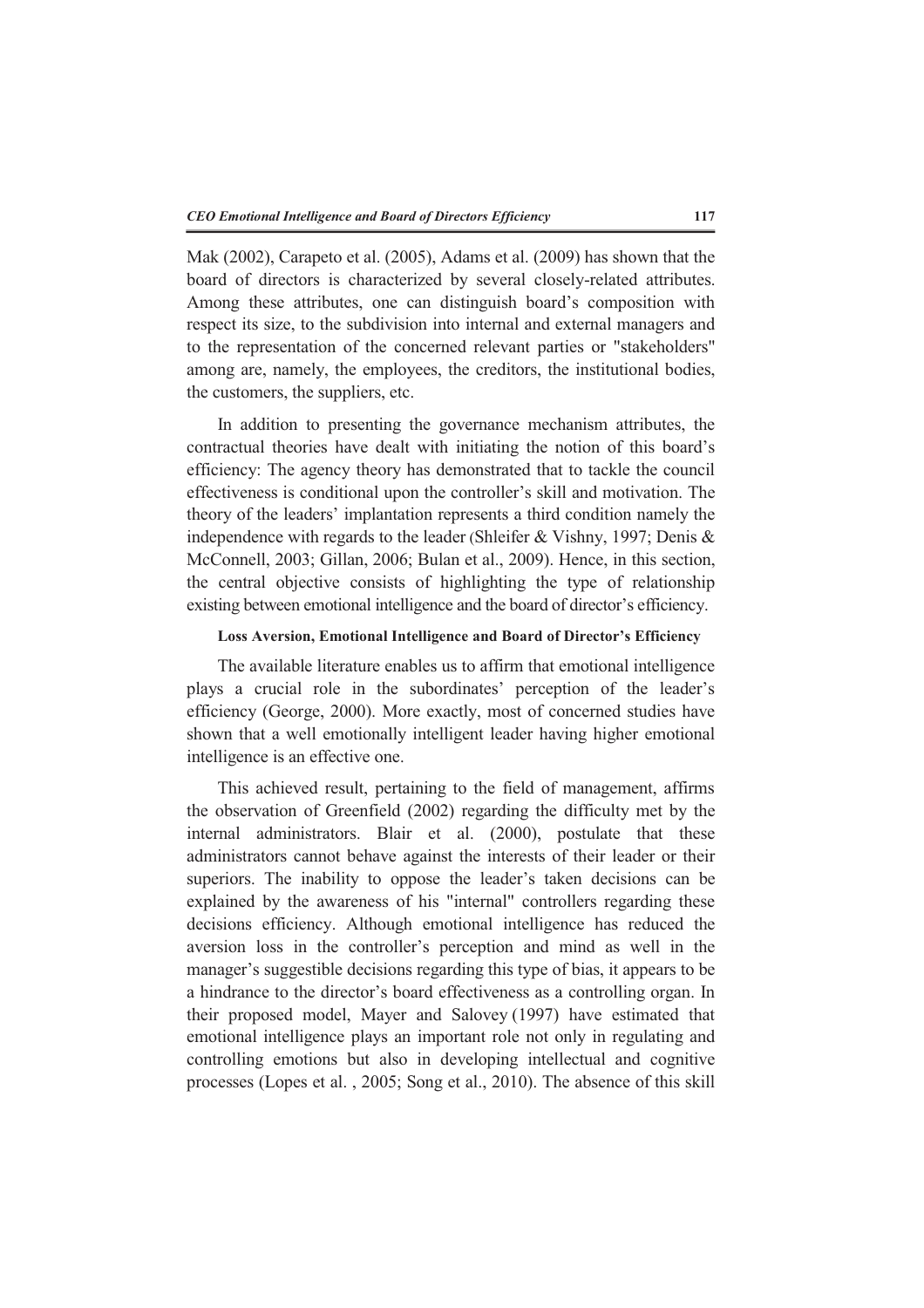implies an uncertainty, which, according to Anderson (1983), may lead to aversion complaining the individual, "the controller", to apply a conservative trend and refuse any decision (Trautmann et al., 2009; Vieider, 2009) likely to alter his current status (improving of his role as he is forced to oppose any decision taken by the managing team). However, an emotionally intelligent controller, eager to reduce his losses has to take mediating stand to arbitrate between the acquired advantages by his participation in director's boards and the efficiency of his control. Hence, he is likely to lose a lot by opposing the leaders' decisions (Petrides et al., 2007; Siu, 2009)

It can be noted, that emotional intelligence, as being the controller's exclusive individual capacity, would enable him to minimize the sensation of aversion risk and ensure the control efficiency. By contrast, according to the implanting theory this vision is erroneous. Indeed, agents can enjoy particular skills (such as emotional intelligence) to acquire and interpret information about the company, its environment and its actors (essentially the leader). However, a great deal of information can never be handled and remains at the leader's exclusive disposal. In this case, emotional intelligence would reduce the controller's uncertainty as regards the quality of information being at his disposal. It can be considered as a skill competence which may facilitate the leader's implantation and reassesses the efficiency of control exerted by the administrators. In this respect the following hypothesis seems worth proposing:

**H1:** *the more the aversion loss decreases (high level of emotional intelligence), the more the board's control would be effective.*

# **Optimism, Emotional Intelligence and Board of Director's Efficiency**

The probability that optimism may prevail and win over made the administrators challenge the director's board disciplinary power and put it into question (Shleifer and Vishny, 1988). Thus, the firm partners' optimism implies an unlimited discretionally space for the leader and, causes disparities in the distribution of created value.

Gervais et al. (2003) have even shown that the leaders' delivered stock-options, aimed at reducing the agency problems, would encourage them to take even greater risks which contradict the shareholders' interests. As an illustration on facing an acquisition plan, and owing to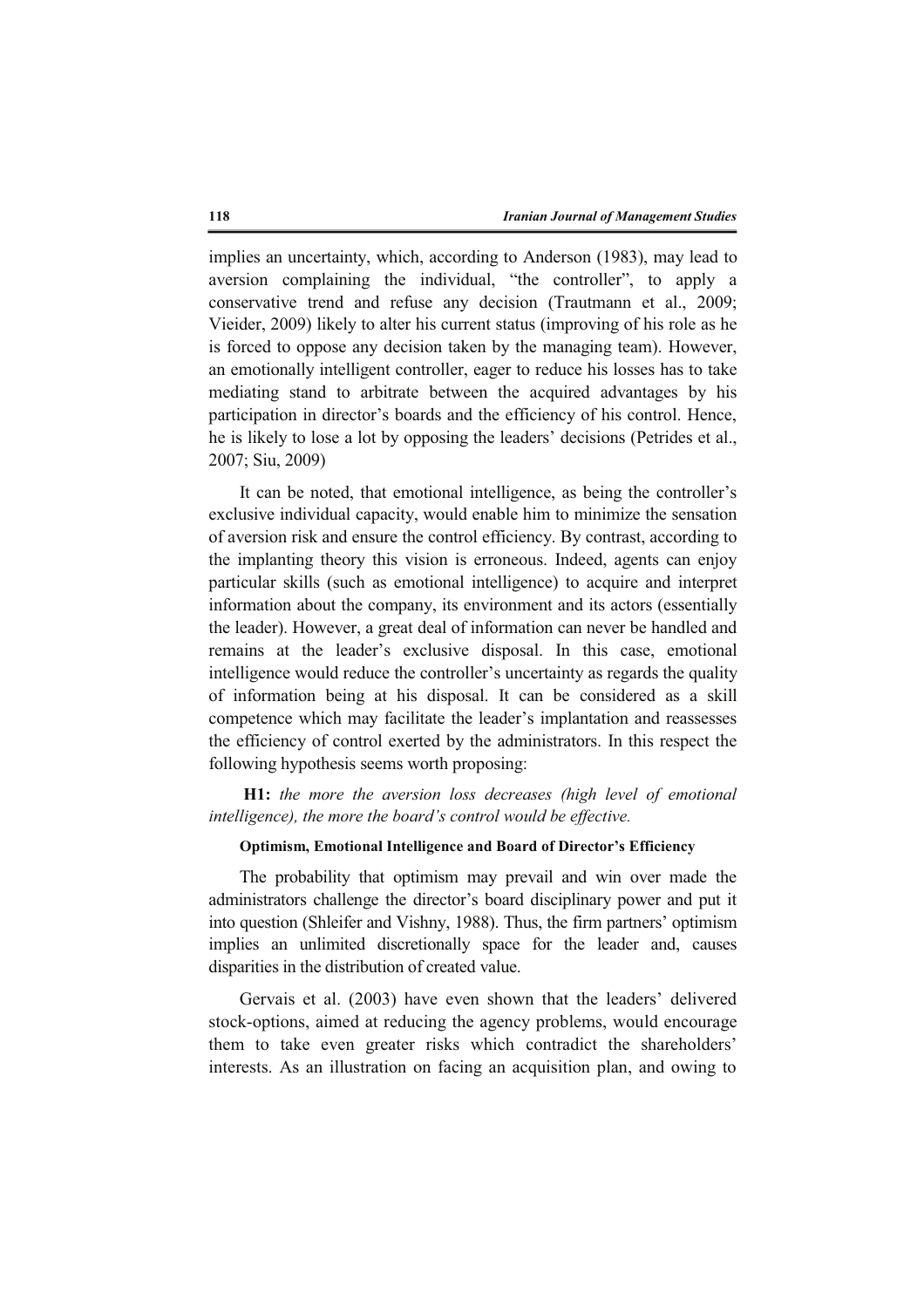his optimism, the leader can overestimate the synergies along with the target (Goel & Thakor, 2008; Campbell et al., 2011). This error of valuation will not necessarily be corrected by the board of directors or by the investors who are themselves victims of a bias of optimism (Rajan & Zingales, 2003).

Bhagat and Black (2000) have stressed the role of the wage-earning managers in minimizing the optimism bias and thereof improving, the functioning of the governance mechanisms, namely including the board of directors. Another possible resolution likely to minimize optimism bias in the development of emotional competences includes emotional intelligence. The latter in fact, transmits an individual capacity to manage his proper emotions as well as the others' (Côté et al., 2006; Côté et al., 2010), and particularly to apply them in a way that reinforces the effectiveness of cognitive processes (Goleman, 2001). In other words, emotional intelligence allows every individual – whether leader, manager or controller – to be aware of his firm's strengths, and weaknesses as well as the competence of the leading team which is likely to reduce the degree of his optimism. Zeidner et al*.* (2004) have shown the positive role that emotional intelligence could play in reducing the amount of optimism bias among executives. Therefore, one might well notice that according to these studies, there exists a positive impact of emotional intelligence on improving the directors' board functioning. Hence, the following hypothesis appears worth stating:

**H2:** *The more optimism diminishes, the more the control exerted by the director's board is efficient.*

# **Overconfidence, Emotional Intelligence and Board of Director's Efficiency**

Ben-David et al. (2006) have postulated that an extreme appeal to confidence mechanisms is likely to result in the loss of effectiveness. In fact, being over-confident of his capacities and personal competences, the leader will be encouraged to undertake a rooting policy and manipulate information in such a way as to preserve his investment in a certain specific capital (Lo et al., 2007). This information manipulation hinders the functioning of the governance mechanisms including that of the board of directors.

By means of illustration, confidence excess would certainly encourage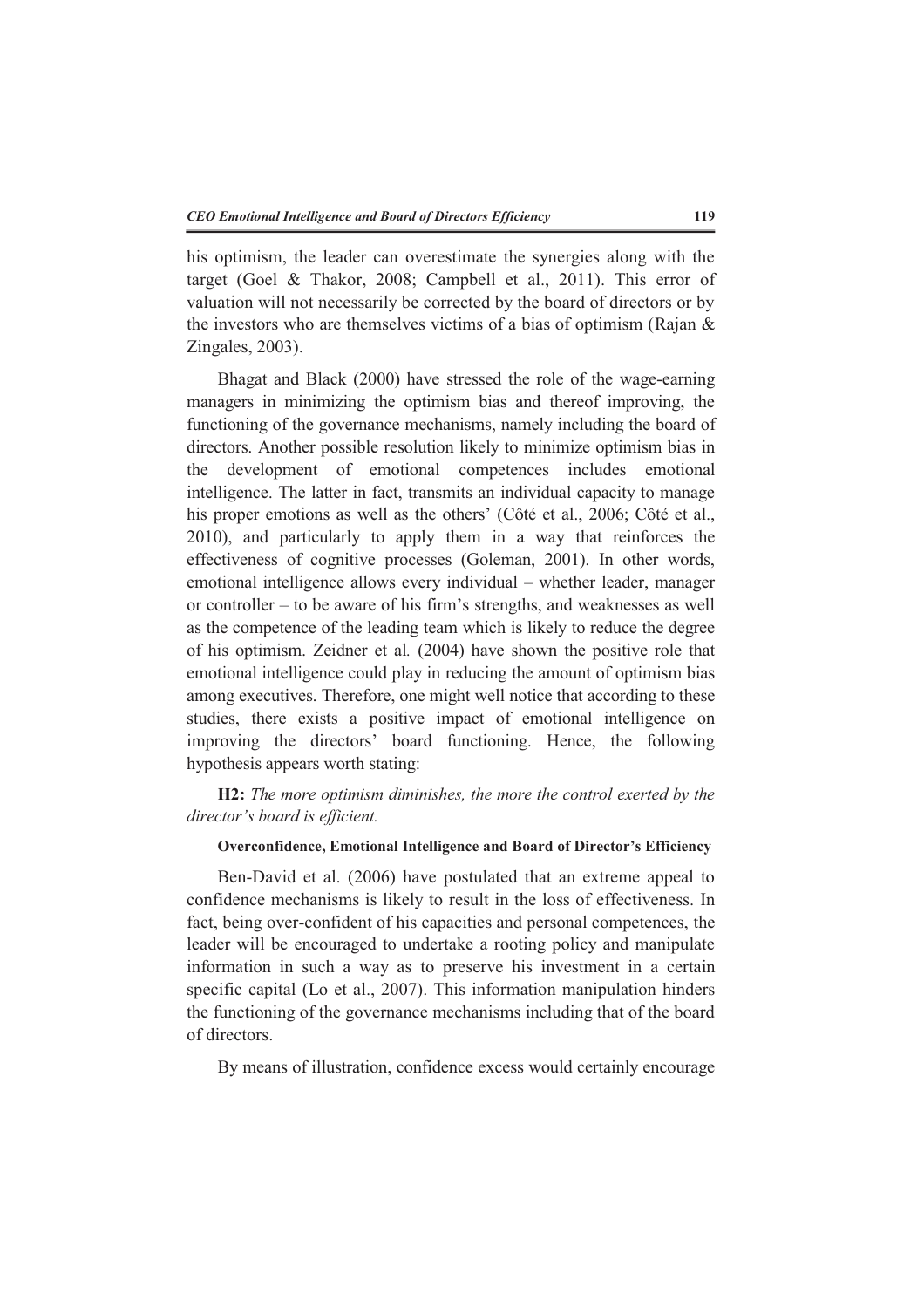the leader to overestimate his proper projects, (Baker et al., 2004). Moreover, and according to Duhaime and Schwenk (1983), the leader tends to believe that he has a control over the investment plans or over other elements on which he has no impact. Still, some analysts consider that this bias can have some advantageous effects. Le Blanc and Rachlinski (2005) have noticed that, by increasing the number of transactions, the over-confidence bias among investors may lead to a better revelation of information along with higher market liquidity. In tow, Elster (1998) has postulated that emotions can correct the indeterminations resulting by indecisions of the calculation reasoning. In other words, emotions, particularly emotional intelligence, tend to guide the individual towards rationality relevance (Mayer et al., 2008). Data dominantly suggested that individuals endowed with a high level of emotional intelligence would be more aware of the influencing factors affecting their positive and negative emotions (Rode et al., 2007; Karim, 2010). Actually awareness and understanding of these emotion-triggering factors would allow the managers to select the moor appropriate actions and improve the directors' board effectiveness as a governance mechanism. As for Damasio (1994), emotional intelligence improves the decisions quality as well as the ability of adaptation by allowing the harmonization of the different cognitive processes. It is even regarded by some writers as an essentially crucial motor of organizational performance (Goleman et al., 2001)

As a matter of fact, emotional intelligence allows every individual to develop an emotional consciousness whirly to react to different situations. It would help the manager to better recognize himself – by reducing overconfidence – and safeguard his motivation to achieve his projects. It is, therefore, important to evaluate the following hypothesis:

**H3:** *The more the confidence excess decreases, the more the directors' board control is effective.* 

# **Cognitive Flexibility, Emotional Intelligence and Board of Director's Efficiency**

Recently elaborated reflections and thoughts pertaining to the administrators' role as set up by Jensen and Fuller (2003) and Jensen and Murphy (2004) have recommended a drastic reform of the managers' role in such a way that they can guarantee, on the one hand the fairness,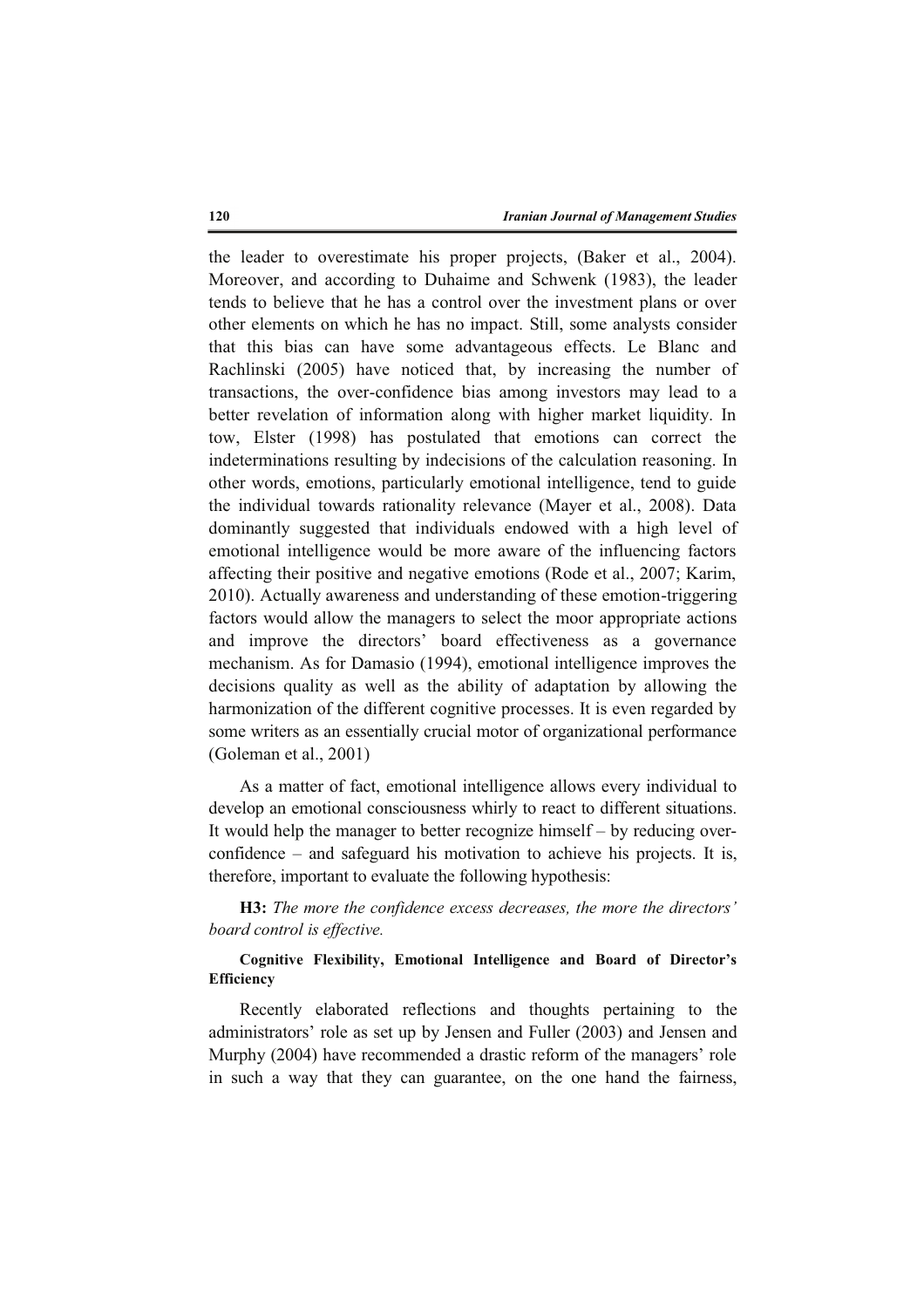honesty and integrity of all the organization members, and on the other hand, honesty plays an intermediary role between the leaders and the financial markets so that the latter would better understand the possible outcomes impacts and consequences of the strategic choices and alternatives or the company's value. The managers would, then, perform under the responsibility of guiding the leaders' decisions. This new role actually requires a cognitive flexibility and an ability of adaptation to changes. This adaptation capacity necessitates a high level of emotional intelligence. Indeed, Huy (2002) has shown that only a double condition can implement radical changes, namely: 1. The projects of change arouse an emotional support among a certain number of managers, 2. The managers are aware of listening to their subordinates' emotional feelings and responses. Hence, an emotionally intelligent administrator is capable of having a wide and open field of vision, a synthetic view large enough to globally understand a certain situation (Mayer et al., 2008). This would, in effect, improve the evaluation of the leaders' performance and ensure control efficiency.

In this respect, Sentis (2001) has demonstrated that managers having a discretionary margin would seek tools, including the re-evaluation of assets, enabling them to give a good image for their firms, thus increasing their payment and ensuring their job stability. Consequently the leader's cognitive flexibility is negatively correlated with the directors' board efficiency target. For these reasons, the aim of appointing outside directors lies in providing the board with certain skills – cognitive flexibility due to a high emotional intelligence – and an objective judgement to build a supervisory element and to make sure that the leaders' performance meets the usual standards (Pathan & Skully, 2010). This role cannot by any means be assumed by executive directors too involved in management. Actually, the outside directors often bring a fresh and an impartial point of view since they would thoroughly examine the problems from an external perspective. In addition, they provide specific answers to certain questions and then may be sources of contact. Indeed several studies have pointed out that it is economically advantageous to hire people in respect to their emotional intelligence (Gendron, 2005). The positive impact of emotional intelligence on improving cognitive flexibility and the adaptation ability to shifts of administrators have led us to propose the following hypothesis: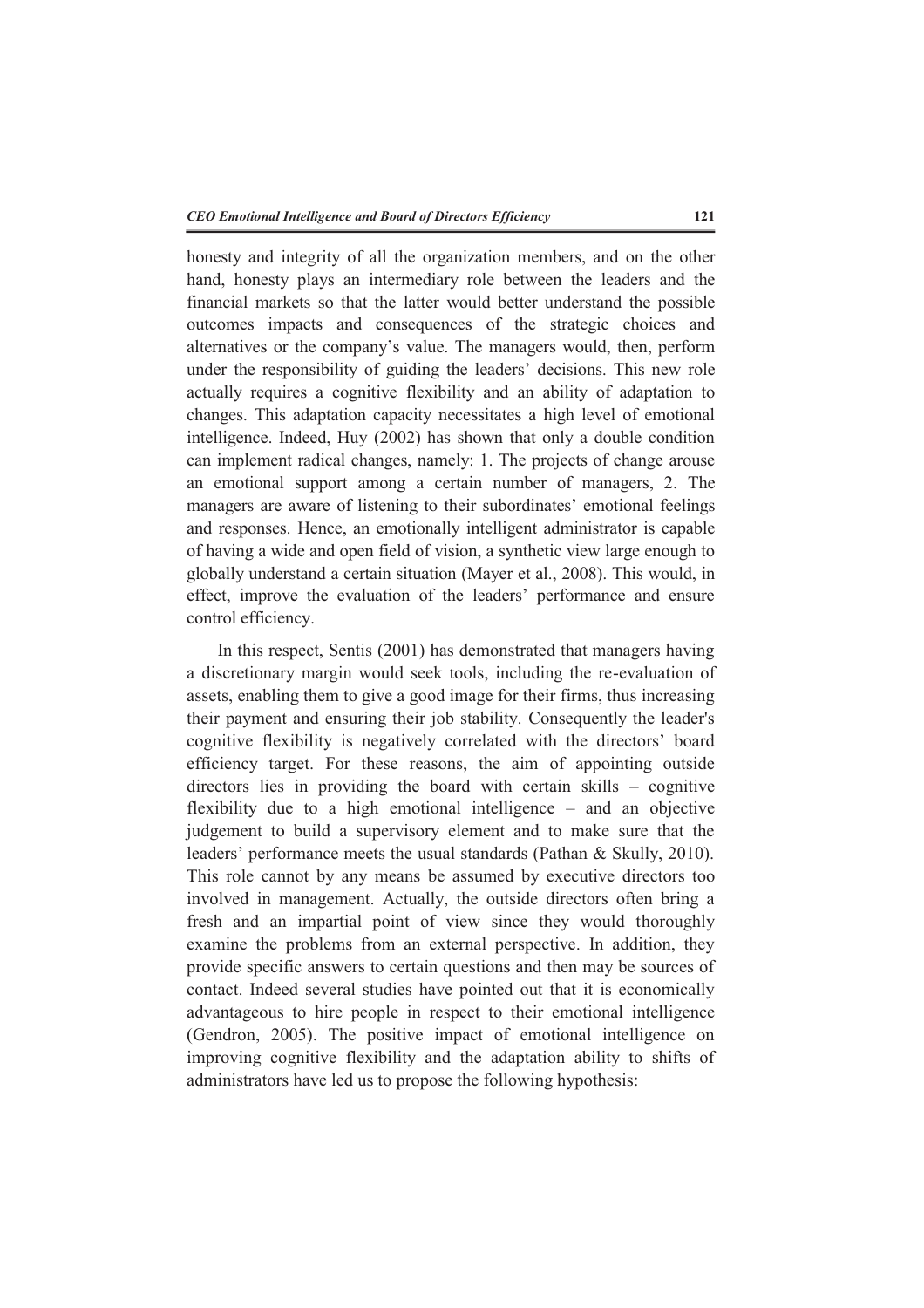**H4:** *The higher cognitive flexibility is (high level of emotional intelligence), the more effective is the executive's control by the board of directors.*

### **Methodology**

This section is divided into two subsections, the first of which is devoted to discuss the data source, and sample formation, while Section 2 discusses our variable measurement.

# **Data Sample Selection**

To note, the empirical tests are based on sixty non-financial Tunisian firms during the 2007 fiscal year and twenty eight are listed companies and thirty two are non-listed companies (Table 1). All financial firms including banks owe to the fact that this business sector is regulated and likely to have fundamentally different cash flows and characteristics. Firms with insufficient data regarding emotional intelligence and the board of director's composition are also excluded. The board's compositions as well as financial characteristics data are gathered from the BVMT annual report.

| Table 1: Visited Companies                            |      |
|-------------------------------------------------------|------|
| Initial BVMT sample for 2007                          | 50   |
| financial firms                                       | (22) |
| Other non-financial firms                             | 80   |
| Insufficient data of emotional intelligence           | (40) |
| Insufficient data of board of directors' compositions | (8)  |
| Final sample                                          | 60   |

**Table 1: Visited Companies** 

Emotional intelligence and psychological characteristics are collected by means of an administered questionnaire. Actually, the selected choice deals with some homogeneous individuals representing some Tunisian CEO Representatives of sixty firms (100 males, 75 females, 5 unreported), ranging in age from 25 to 58 (Table 2). Most questionnaires have been distributed by the method of door to door to ensure they are personally delivered to the concerned person; few among them have been mailed, for businesses located outside the Greater Tunis area.

It is worth noting, however, if a broader sample had been envisaged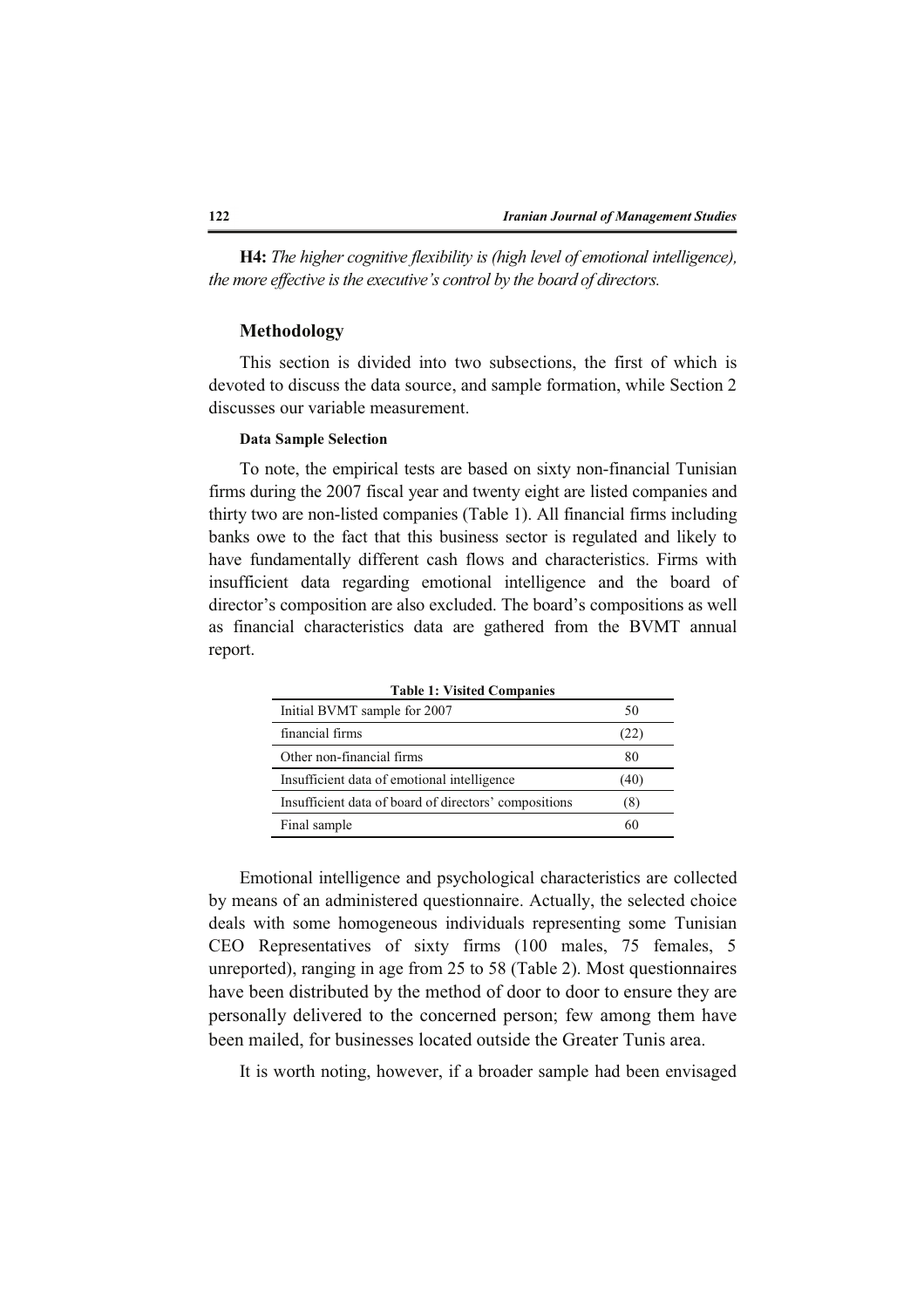to be studied and that more than one hundred eighty questionnaires had been distributed for this purpose, we have would have received far fewer responses than expected (return rate = 50.42%). Although the number of distributed questionnaires reached three hundred fifty seven, the responses received did not exceed one hundred and eighty. Indeed, a many of them have refused to respond to our questions on the ground of several reasons, namely, that:

- They are too busy and have no time to devote to research;
- They generally do not pay any interest to the questionnaires submitted by students and would return them to their assistants or other staff for a response (this has been the case of our officercentred research);
- They perceive that the questionnaire is a sort of "control" damage to their private lives that it is out of question to answer.

Other encountered difficulties are mainly due to the administrative procedures and hierarchical procedures which linger questionnaires to the recoveries. Fortunately, the leaders who had been kind to cooperate and help us formulate and set up our sample eventually composed of one hundred and eighty private company leaders belonging mostly to the industrial sector.

|                   | rabic 4. CEOS - Characterístics |     |             |
|-------------------|---------------------------------|-----|-------------|
|                   |                                 | N   | Percentages |
| Age               | $25-30$ years                   | 41  | 22.77       |
|                   | $31-40$ years                   | 75  | 41.66       |
|                   | $40-49$ years                   | 39  | 21.66       |
|                   | Over 50 years                   | 25  | 13.88       |
| <b>Gender/Sex</b> | Males                           | 100 | 55.55       |
|                   | females                         | 75  | 41.66       |
|                   | unreported                      | 5   | 2.77        |
|                   |                                 |     |             |
| <b>Degree</b>     | Baccalaureate                   | 20  | 11.11       |
|                   | $Bac+2$                         | 35  | 19.44       |
|                   | $Bac+4$                         | 80  | 44.44       |
|                   | <b>DAS/HDSS</b>                 | 45  | 25.00       |

**Table 2: CEOs' Characteristics**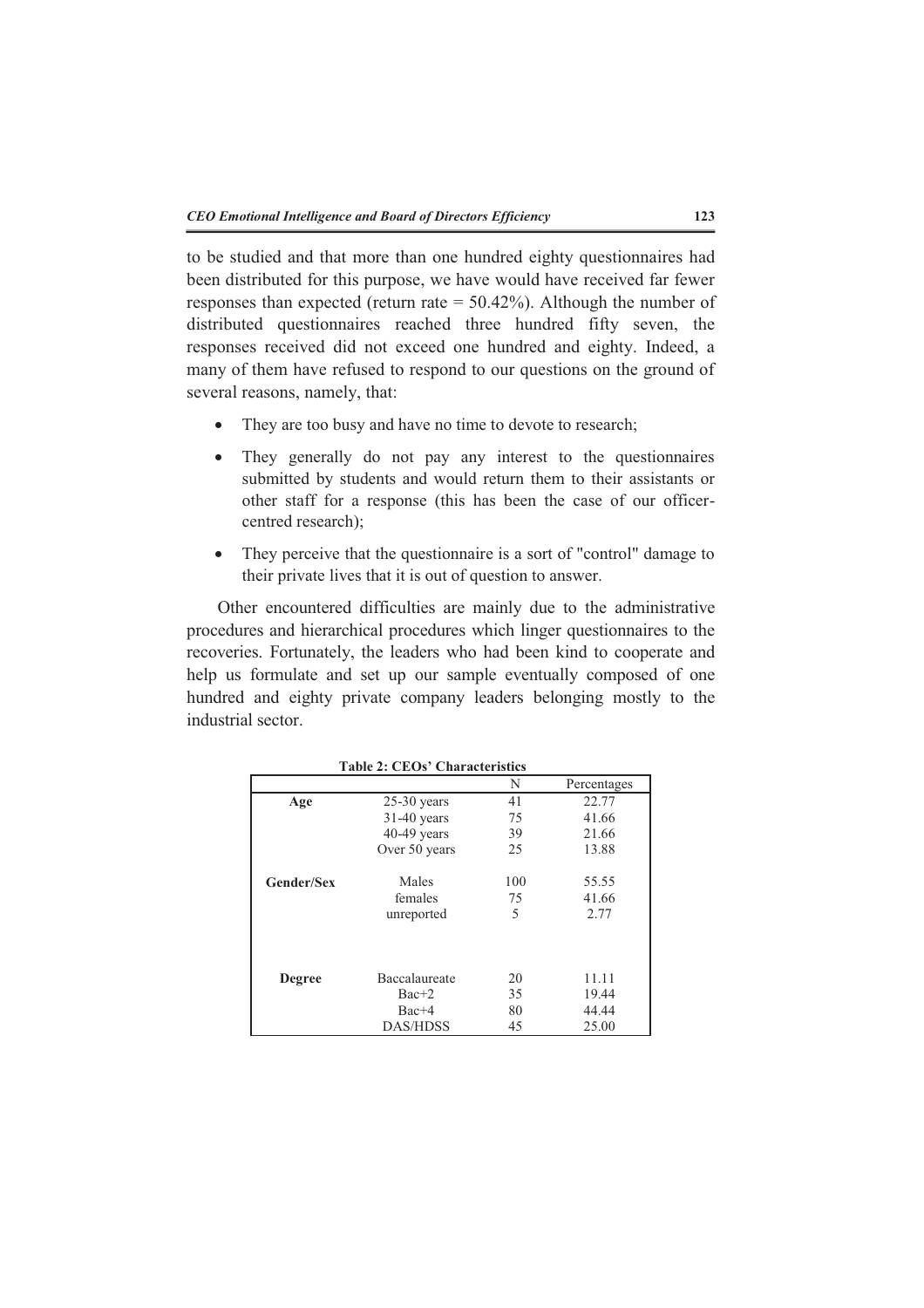#### **Variables Measurement**

The objective of this section is to determine the variable**s** measurement (endogenous and exogenous).

#### **Measuring the Board of Directors' Characteristics and Efficiency**

To note, theories regarding the board of directors, along with prior empirical researches and various recommendations have suggested that some board characteristics have an influence on the quality of the financial report and on firms' performance. Three major board characteristics are examined here: size, independence and presence of CEO duality (Fama & Jensen, 1983).

# *Board size*

Noteworthy, the board's effectiveness highly depends on the number of directors and its size. Relevant literature provides no consensus about the direct relationship between the board size and effectiveness. On the one hand, a larger board is less likely to operate effectively and is easier for the CEO to control (Jensen, 1993; Khediri, 2006). On the other hand, Yermak (1996) considers that the board size is a factor among a range of variables that might influence executive compensation and company performance.

*In this study the directors' board size (BSIZE) has simply been measured by the number of its members* (Dechow et al., 1996; Yermak, 1996; Peasnell et al., 1998; Coulton et al., 2001; Chtourou, 2001).

#### *The board's independence*

The different characteristics pertaining to the board's independence are measured by the following variable: BIND is defined as the percentage of the board members who are simultaneously independent and non-executives which is equal to the number of outside directors divided by the total board members (Chtourou et al., 2001; Wright, 1996; Forker, 1992; Haniffa & Cooke, 2000 ). *BIND = number of outside directors /total board members.* 

# *CEO duality*

Board chairs role consists in monitoring the CEO (Jensen, 1993). The latter supposes that CEOs who also hold the position of board chair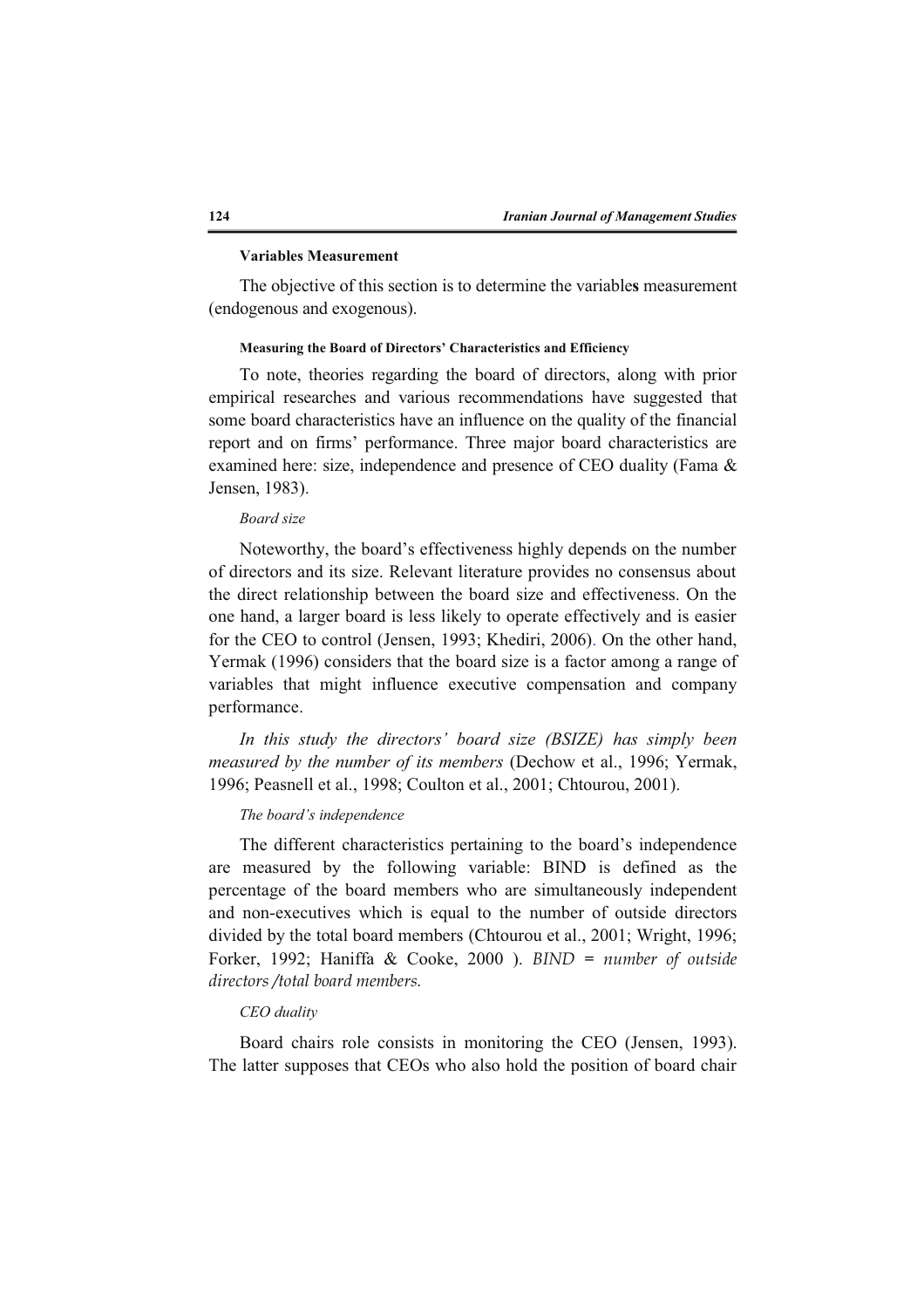(Duality) exert an undue influence on the board, compromising the strength of the board's governance.

*The board chairs characteristics are defined by DUAL = 1 if the CEO also owns a board chair and 0 otherwise.* 

Table 3 presents the characteristics of boards of directors of the sixty Tunisian companies included in our study. Tunisian companies are run by independent boards, medium (seven directors) and not dominated by CEOs.

| <b>Table 3: Board of Directors' Characteristics</b> |       |      |          |     |    |
|-----------------------------------------------------|-------|------|----------|-----|----|
| variable                                            | Mean  | std  | Min      | Max | N  |
| Entire board                                        | 7.60  | 2.56 | 4        | 12  | 60 |
| Outside directors                                   | 2.62  | 1.11 | 1        | 4   | 60 |
| Affiliated directors                                | 1.98  | 0.80 | 1        | 3   | 60 |
| Inside directors                                    | 3.360 | 1.34 | 1        | 5   | 60 |
| <b>CEO</b> Duality                                  | 0.26  | 0.44 | $\Omega$ |     | 60 |

# **The Emotional Intelligence Measure: SSREI TEST**

In this search, we have generated a pool of eighteen items (Table4**)** derived from schutte et al. (1998) SSREI test, based on the theoretical model of emotional intelligence as developed by Salovey and Mayer (1990). Each item selected for the initial eighteen-item pool should reflect an adaptive tendency toward emotional intelligence within the model framework. Respondents have used a 5-point scale, on which the figure "1" represents "strongly disagree" and "5" represents "strongly agree," to indicate to what extent each item described fits them. All parts of the model have been represented by numerous items. Each of the first four authors has independently evaluated each item for fidelity to the relevant construct, clarity and readability. Noteworthy, some items have been deleted while some others have been added or revised before pilot testing them by asking several individuals to complete the scale and note any unclear elements. This process has eventually resulted in a pilot-tested pool of eighteen items.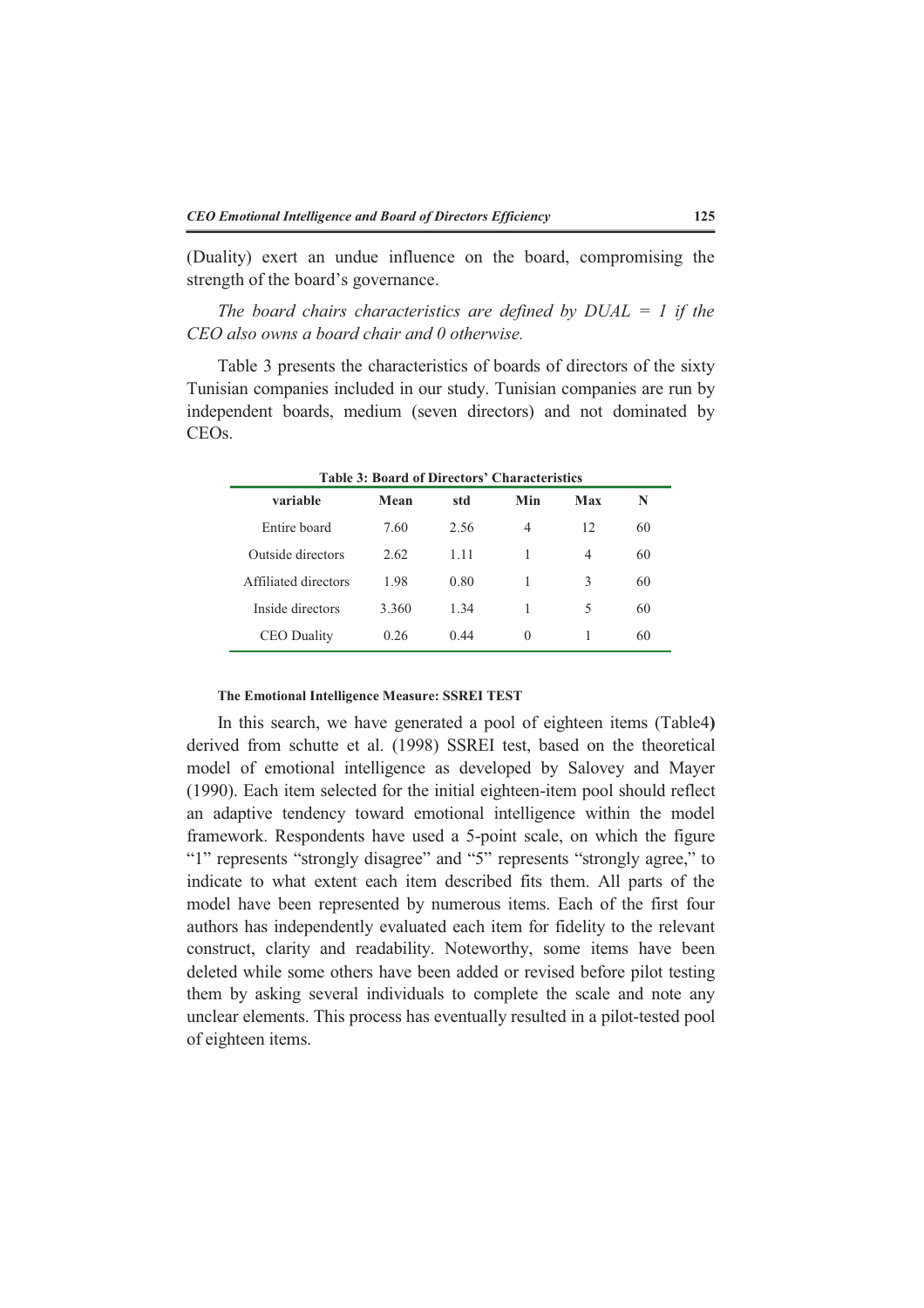| Table 4: Applied Items in the modified eighteen -item emotional intelligence scale                                    |                                                                                                   |                                                                                                            |                                                                                                                |
|-----------------------------------------------------------------------------------------------------------------------|---------------------------------------------------------------------------------------------------|------------------------------------------------------------------------------------------------------------|----------------------------------------------------------------------------------------------------------------|
| <b>Items</b>                                                                                                          | <b>FACTOR1:</b><br>assessing others<br>emotions:<br>39.976%<br><b>OF TOTAL</b><br><b>VARIANCE</b> | <b>FACTOR2:</b><br>evaluating her<br>personal<br>emotions:<br>6.265%<br><b>OF TOTAL</b><br><b>VARIANCE</b> | <b>FACTOR3:</b><br>emotions use in<br><b>Problems solving:</b><br>5,610%<br><b>OF TOTAL</b><br><b>VARIANCE</b> |
| 1. I am aware and able to interpret or<br>decipher of the non-verbal messages<br>other people send.                   | 0.702                                                                                             |                                                                                                            |                                                                                                                |
| 2. I can tell people's feelings through<br>the tone of their voice.                                                   | 0.682                                                                                             |                                                                                                            |                                                                                                                |
| 3. I can understand others' feelings by<br>just looking at them.                                                      | 0.672                                                                                             |                                                                                                            |                                                                                                                |
| 4. Most of the major remarkable events of<br>my life have led me to re-evaluate what is<br>important and what is not. | 0.646                                                                                             |                                                                                                            |                                                                                                                |
| 5. I know when the right moment is to<br>speak about my personal problems to<br>others.                               | 0.622                                                                                             |                                                                                                            |                                                                                                                |
| 6. When facing obstacles, I remember<br>times when I faced similar obstacles and<br>overcame them.                    | 0.584                                                                                             | 0.512                                                                                                      |                                                                                                                |
| 7. I am aware of my emotions as I<br>experience them.                                                                 |                                                                                                   | 0.721                                                                                                      |                                                                                                                |
| 8. When I feel a change in emotions, I<br>tend to come up with new ideas.                                             |                                                                                                   | 0.700                                                                                                      |                                                                                                                |
| 9. When I am in a good mood, solving<br>problems is easy for me.                                                      |                                                                                                   | 0.647                                                                                                      |                                                                                                                |
| 10. I use good moods and sense of<br>humor to help face obstacles.                                                    |                                                                                                   | 0.627                                                                                                      |                                                                                                                |
| 11. I can easily recognize my emotions as<br>I experience them.                                                       |                                                                                                   | 0.516                                                                                                      |                                                                                                                |
| 12. I motivate myself by expecting<br>potentially positive.                                                           |                                                                                                   |                                                                                                            | 0.656                                                                                                          |
| 13. I seek out activities that would<br>make my life happy.                                                           |                                                                                                   |                                                                                                            | 0.599                                                                                                          |
| 14. I expect that I will do well on most<br>things I attempts or set for.                                             |                                                                                                   |                                                                                                            | 0.573                                                                                                          |
| 15. Emotions are listing among other<br>things that make my life worth living.                                        |                                                                                                   |                                                                                                            | 0.573                                                                                                          |
| 16. When my mood changes I foresee or<br>expect some new possibilities.                                               |                                                                                                   |                                                                                                            | 0.528                                                                                                          |
| 17. When I experience a positive emotion,<br>I would know how to make it last.                                        |                                                                                                   |                                                                                                            | 0.499                                                                                                          |
| 18. I make appreciable arrangement of<br>the events which others enjoy.                                               |                                                                                                   |                                                                                                            | 0.447                                                                                                          |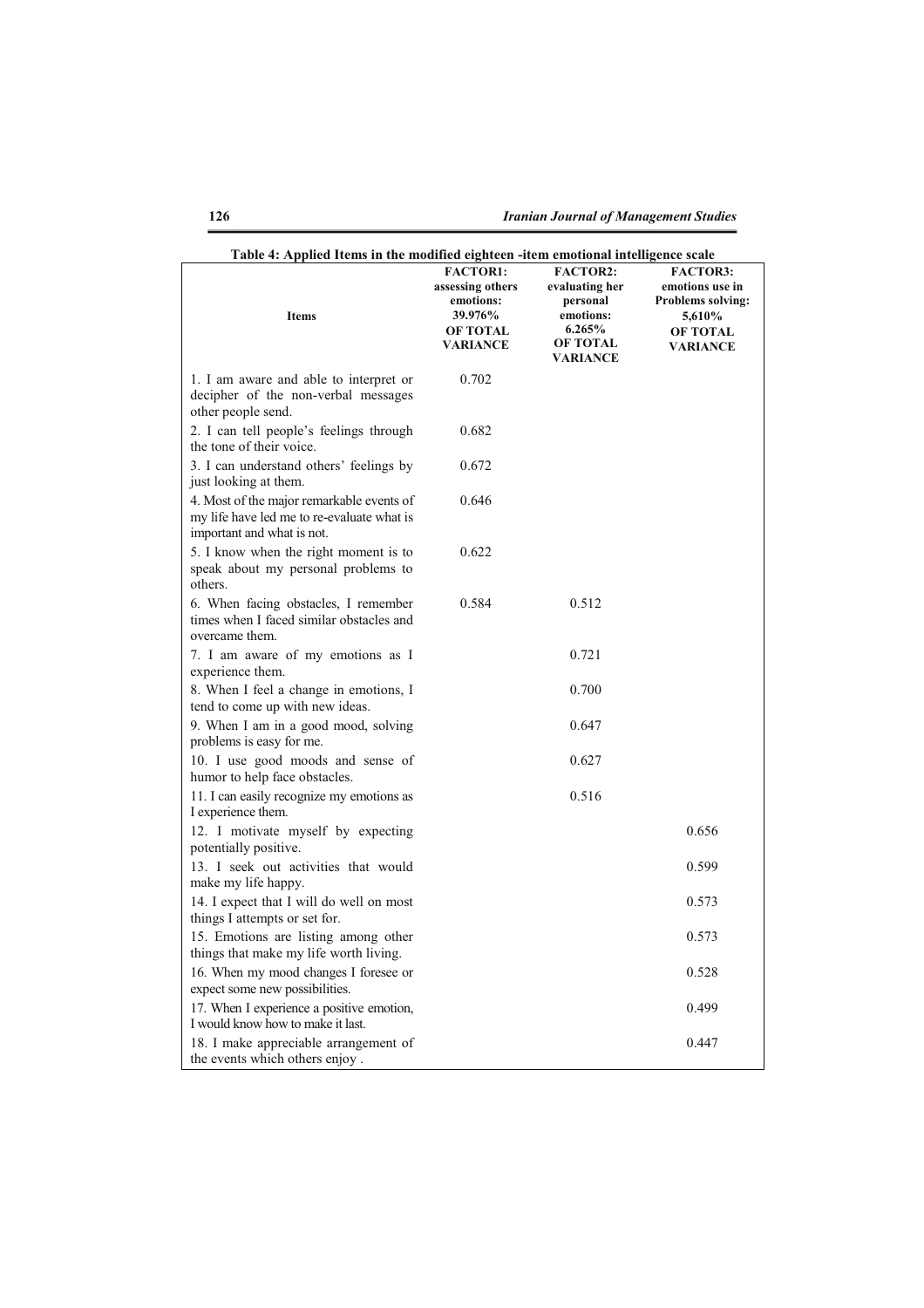# **Emotional Biases Measure**

The second part of our questionnaire, fourteen items, (Table 5) focuses on evaluating and scoring the four emotional biases (optimism, overconfidence, risk aversion and cognitive flexibility). The questions have been inspired from the questionnaires formulated by Fern Hill society and Industrial Alliance companies.

| <b>Items</b>                                                                                                                                                             | <b>FACTOR 1:</b><br>loss aversion<br>50.710%<br><b>OF TOTAL</b><br><b>VARIANCE</b> | <b>FACTOR 2:</b><br>optimism<br>29.450%<br>OF TOTAL<br><b>VARINACE</b> | <b>FACTOR 3:</b><br>overconfidence<br>10.275%<br><b>OF TOTAL</b><br><b>VARINACE</b> | <b>FACTOR 4:</b><br>cognitive<br>flexibility<br>5.385%<br><b>OF TOTAL</b><br><b>VARINACE</b> |
|--------------------------------------------------------------------------------------------------------------------------------------------------------------------------|------------------------------------------------------------------------------------|------------------------------------------------------------------------|-------------------------------------------------------------------------------------|----------------------------------------------------------------------------------------------|
| 1. What is your propensity to take financial<br>risks with respect to others?                                                                                            | 0.802                                                                              |                                                                        |                                                                                     |                                                                                              |
| 2. With a great financial decision, what do<br>you care about more: possible losses or<br>possible gains?                                                                | 0.742                                                                              |                                                                        |                                                                                     |                                                                                              |
| 3. Insurance can protect us against a wide<br>variety of risks: theft, fire, accidents,<br>illness and death How many insurance<br>subscriptions have you subscribed to? | 0.713                                                                              |                                                                        |                                                                                     |                                                                                              |
| 4. When you think of the word "risk" in a<br>financial context, what term in the<br>following list first comes to mind?                                                  | 0.686                                                                              |                                                                        |                                                                                     |                                                                                              |
| 5. When I'm faced with a challenge, I give<br>up because I'm afraid of failure.                                                                                          | 0.600                                                                              |                                                                        |                                                                                     |                                                                                              |
| 6. What emotional effect do important<br>decisions have on you once they are taken?                                                                                      |                                                                                    | 0.857                                                                  |                                                                                     |                                                                                              |
| 7. I am motivated by imagining the<br>successful decision positive results of<br>entrepreneurial tasks.                                                                  |                                                                                    | 0.851                                                                  |                                                                                     |                                                                                              |
| 8. Do you consider that some degree of<br>uncertainty is in the business environment?                                                                                    |                                                                                    | 0.842                                                                  |                                                                                     |                                                                                              |
| 9. I know how to most control my<br>emotions.                                                                                                                            |                                                                                    |                                                                        | 0.774                                                                               |                                                                                              |
| 10. For how long do you reckon to keep<br>your position in your firm?                                                                                                    |                                                                                    |                                                                        | 0.715                                                                               |                                                                                              |
| 11. How confident are you in your ability<br>to take good financial decisions?                                                                                           |                                                                                    |                                                                        | 0.641                                                                               |                                                                                              |
| 12. How easily do you adapt yourself to<br>deterioration of your financial situation?                                                                                    |                                                                                    |                                                                        |                                                                                     | 0.862                                                                                        |
| 13. your reaction regarding changes in<br>your firm environment is:                                                                                                      |                                                                                    |                                                                        |                                                                                     | 0.862                                                                                        |
| 14. in a job search would you rather seek:                                                                                                                               |                                                                                    |                                                                        |                                                                                     | 0.789                                                                                        |

**Table 5: Items used in the emotional biases scale (14 items)**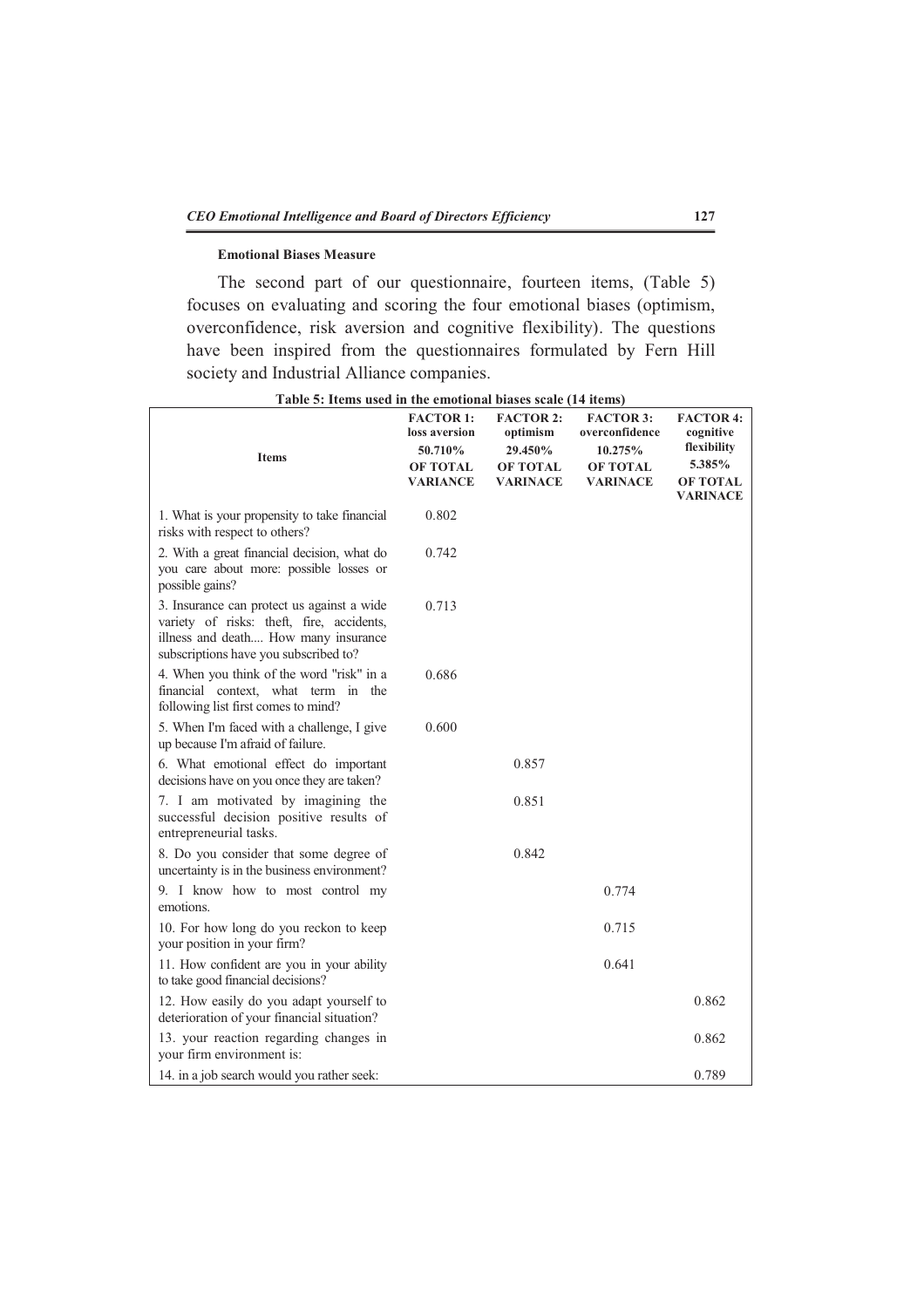#### **Control Variables**

Several researches have suggested a significant association between the board of director's efficiency, leverage ratios (LEV) and firm size (LNSIZE) (Ball & Foster, 1982; Dechow et al., 1996; Klein, 2002). Hence, both leverage ratios and firm size have been included as control variables in the present study.

# *Leverage ratios or financial distress costs*

Financial distress can be defined as "the situation in which firms anticipated cash flow cannot cover its debts" (Leland, 1998).

However, financial distress could engender costs that may have negative impact on the company value, such as the cost of failure – loss of brand image and competitiveness for the company. Actually, it is due to this reasons the agency theory considers debt as a means to discipline the officer and, subsequently, facilitates the task of governance mechanisms. So, the higher the debt ratio is, the higher the cost of financial distress is and the more the partners are involved in controlling their leaders. In fact, the leverage ratio is going to be essentially retained as a measure of this variable. Leverage (LEV) is defined as the ratio of total debts to total debts plus total assets.

#### *Firms size*

As noted by Ball and Foster (1982), the size has been applied to represent a large number of amounts and quantities such as the firm's competitive advantage and the management team capacity (Becker et al., 1998). So the size can be conceded as an indicator of the effectiveness of governance mechanisms. Hence, the size has been introduced as control variable in this research.

Indeed, most studies have applied total assets or turnovers as a measure for firm size (Bujadi & Richardson, 1997). In this paper, it is measured through the log of the firm's total assets (LNSIZE).

For simplification purposes, the summary of each variable extent range in the model, its name as well as its expected impact on the effectiveness of the board are depicted in the following table: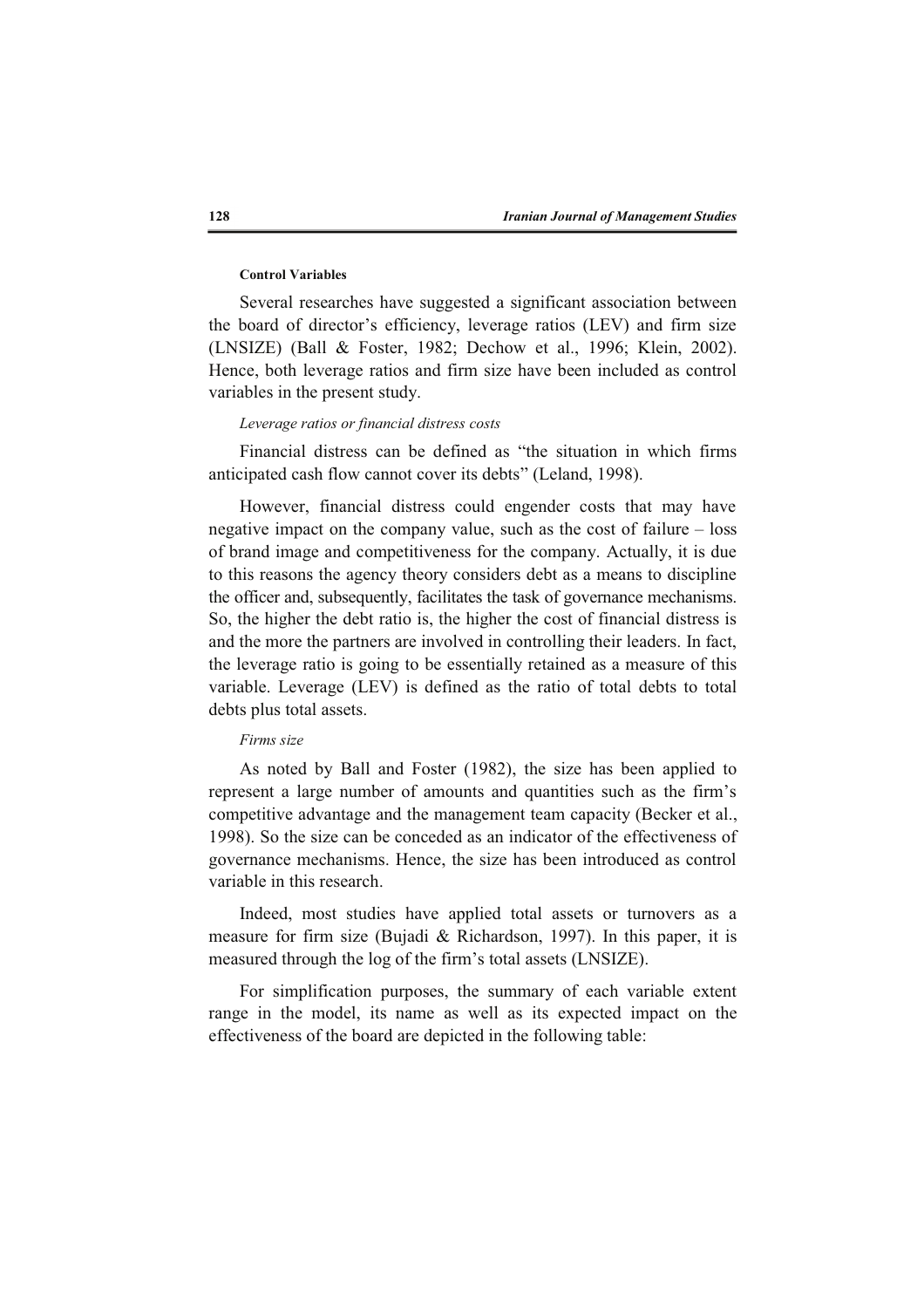| <b>Table 6: Variables Descriptions</b><br><b>Predictions:</b> |                                                                |                                                                    |                   |   |  |
|---------------------------------------------------------------|----------------------------------------------------------------|--------------------------------------------------------------------|-------------------|---|--|
| Class:                                                        | Phenomena:                                                     | Measure:                                                           | <b>Variables:</b> |   |  |
| <b>Endogens variables:</b>                                    |                                                                |                                                                    |                   |   |  |
|                                                               | Board implication in<br>the decision                           | Number of its<br>members                                           | <b>BSIZE</b>      |   |  |
| Board of<br>directors                                         | The presence of<br>independent<br>members in the<br>board      | Number of outside<br>directors /total board<br>members.            | <b>BIND</b>       |   |  |
|                                                               | CEO also owns the<br>board's chair                             | 1 if the CEO also<br>owns the board's<br>chair and 0<br>otherwise. | <b>DUAL</b>       |   |  |
| <b>Exogenous variables:</b>                                   |                                                                |                                                                    |                   |   |  |
| <b>Emotional</b><br>intelligence                              | Perception and<br>administration<br>emotions                   | Score obtained by 33<br>items from (Schutte<br>et al., 1998)       | IE                | ٠ |  |
| <b>Lost aversion</b>                                          | Loss rumination and<br>reputation                              | The questionnaire<br>obtained score                                | <b>LAV</b>        |   |  |
| Optimism                                                      | <b>Directors</b><br>overestimate<br>capacity of their<br>firms | The questionnaire<br>obtained score                                | <b>OP</b>         |   |  |
| overconfidence                                                | Directors<br>overestimate their<br>personal<br>competences     | The questionnaire<br>obtained score                                | <b>OVER</b>       |   |  |
| Cognitive<br>flexibility                                      | Reaction to a new<br>information                               | The questionnaire<br>obtained score                                | CF<br>٠           |   |  |
| <b>Controls variables</b>                                     |                                                                |                                                                    |                   |   |  |
| Leverage ratios                                               | CEO controlled                                                 | Leverage ratios<br>= total debts /(total<br>debts +total assets)   | <b>LEV</b>        | ٠ |  |
| <b>Firms</b> size                                             | Firms signaled<br>performance                                  | Ln (total assets)                                                  | <b>LNSIZE</b>     | ٠ |  |

**Table 6: Variables Descriptions** 

# **Empirical model**

$$
Y = \alpha + \alpha_I E + \alpha_L LAV + \alpha_S OP + \alpha_A OVER + \alpha_S CF + \alpha_L LEV + \alpha_L INSIZE + \xi
$$

**Where:** 

**Y:** the board of directors' efficiency.

**IE**: measure index of emotional intelligence.

LAV: the score of loss aversion.

**OP:** the score of optimism.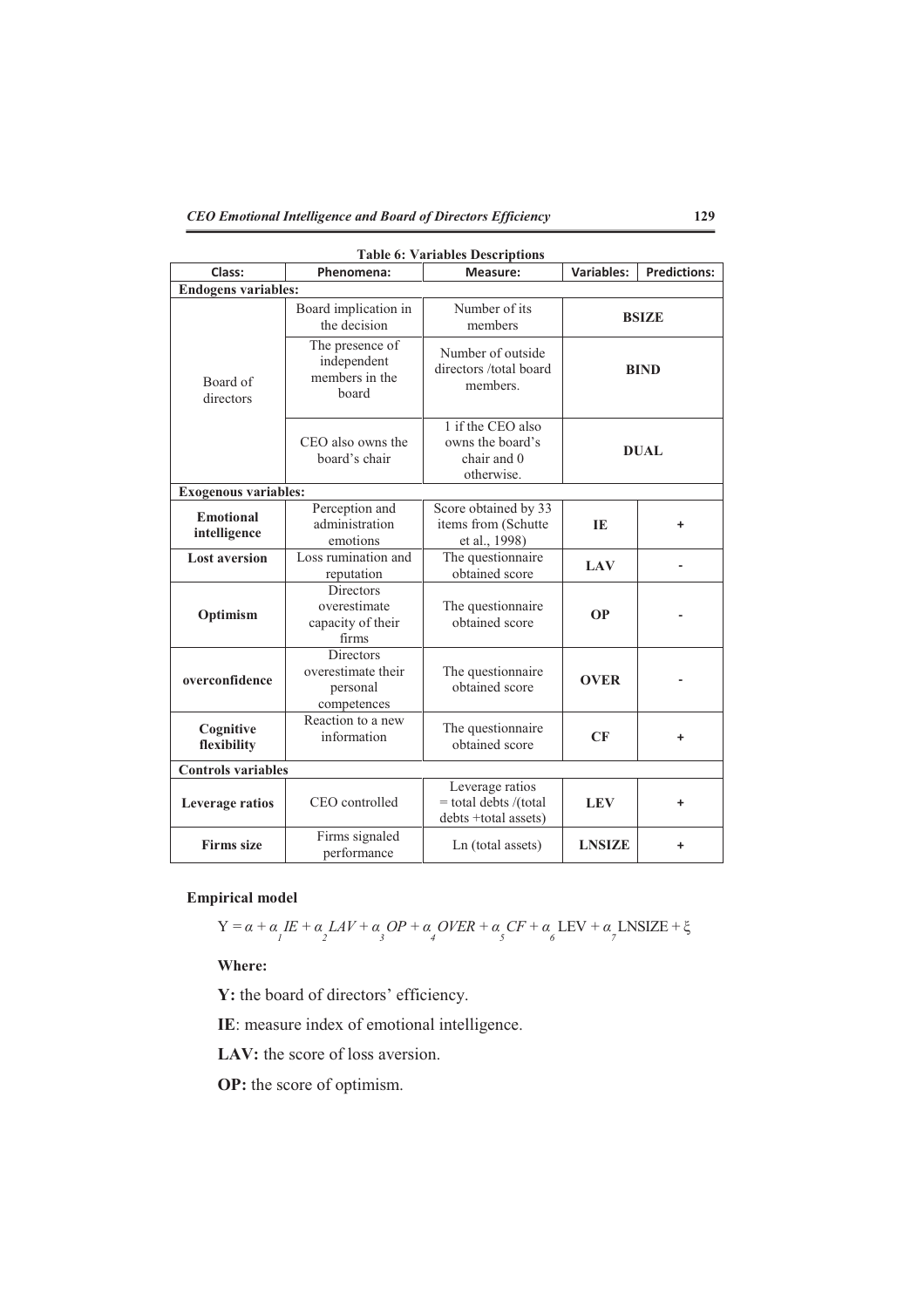**OVER:** the score of overconfidence.

**CF:** the score of cognitive flexibility.

**LEV:** Leverage ratio.

**LNSIZE:** firm's size.

 $\Xi$ : the error.

Table 7 presents variables descriptive statistics of our model. Tunisian companies are characterized by an average debt level, a medium size, and presence of behavioral biases, an acceptable level of emotional intelligence and an independent director's board.

| <b>Table 7: Summary Statistics</b> |       |       |          |      |    |
|------------------------------------|-------|-------|----------|------|----|
| variable                           | Mean  | std   | Min      | Max  | N  |
| board size (BSIZE)                 | 7.60  | 2.56  | 4        | 12   | 60 |
| Board independence (BIND)          | 0.40  | 0.20  | 0.1      | 0.8  | 60 |
| CEO duality (DUAL)                 | 0.26  | 0.44  | $\Omega$ | 1    | 60 |
| Emotional intelligence (IE)        | 50.50 | 19.86 | 18       | 90   | 60 |
| Loss aversion (LAV)                | 10.56 | 4.73  | 4        | 20   | 60 |
| Optimism (OP)                      | 11.64 | 4.27  | 4        | 20   | 60 |
| Overconfidence (OVER)              | 9.49  | 3.806 | 3        | 15   | 60 |
| Cognitive flexibility (CF)         | 8.91  | 3.92  | 3        | 15   | 60 |
| Leverage ratios (LEV)              | 0.50  | 0.27  | 0,1      |      | 60 |
| Firms size (LNSIZE)                | 9.04  | 3.35  | 2.85     | 15.4 | 60 |

# **Empirical results**

This paper examines the relationship between the board characteristics and emotional intelligence. I will use three models to examine this relation: Every model treats the relationship between emotional intelligence and one of the efficiency criteria of the board. Later, I will describe different tests which are realized.

### **Board Efficiency and Size**

**The model would be as follows** 

 $BSIZE = \alpha + \alpha_1 I E + \alpha_2 LAV + \alpha_3 OP + \alpha_4 OVER + \alpha_5 CF + \alpha_6 LEV + \alpha_7 LNSIZE + \xi$ 

**BSIZE:** the board size explains and indicates the board's implication in the decision making.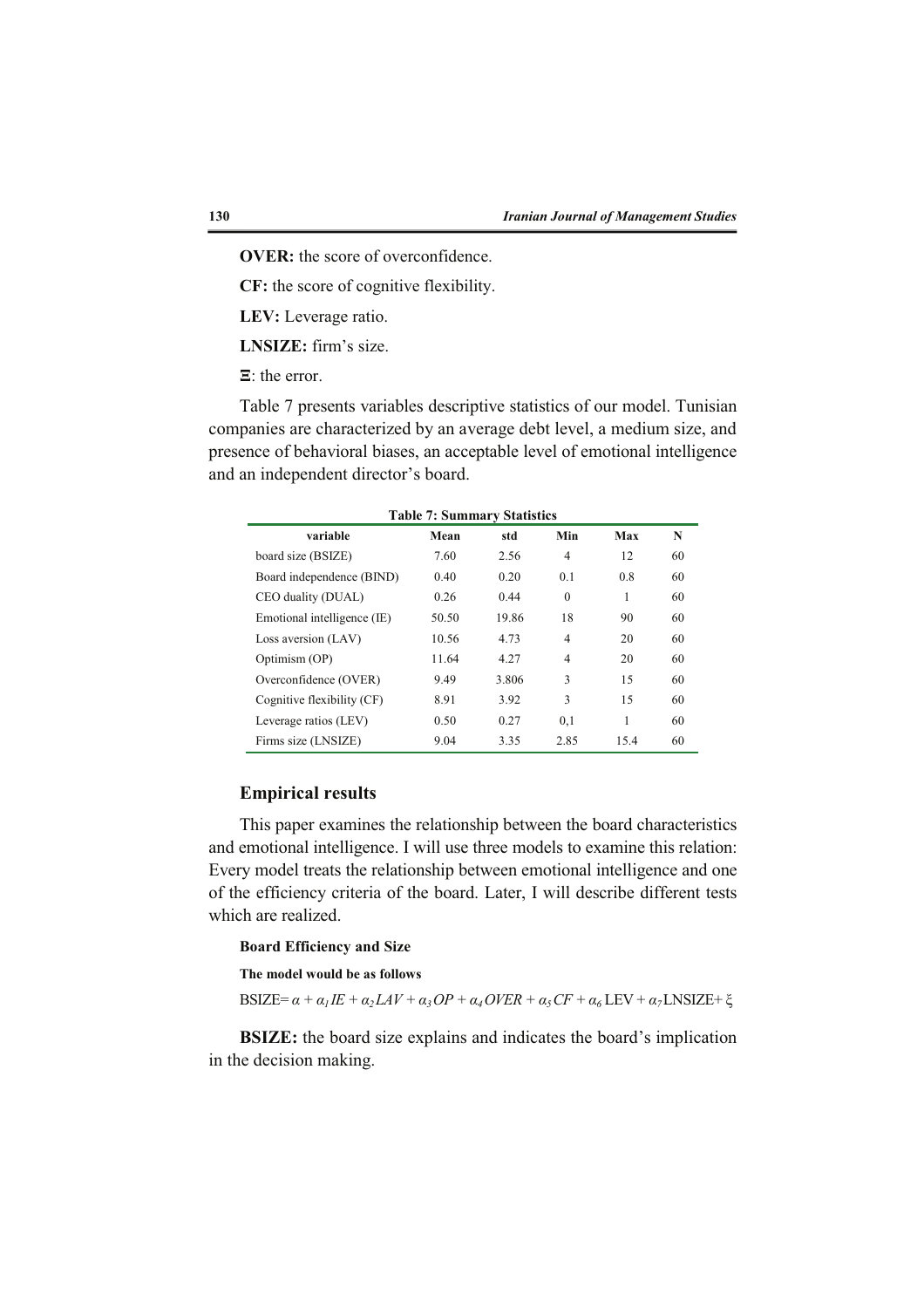#### *Empirical tests*

To estimate the model's parameters, the linear regression method has been applied: The objective behind this model is to describe the relationship between the board's implication in decision making and emotional variables (IE and emotional bias).

### *Results*

The results depicted in Table 8, show that corporate psychological characteristics explain 46.6 % of the board's implication in decision making  $(R^2 = 46.6\%)$ . These results actually sustain our four advanced hypotheses. Regarding the control variables, the firm size and leverage ratio appear to have a significant and negative relationship with the board's size.

Table 8 also, indicates a significant and negative relationship between emotional intelligence and the board's size  $(\beta = -0.485; p=0.000)$ . This result is due to the fact that every director enjoying high level of emotional intelligence tends to overlook and neglect other directors with different ideologies.

Besides, the model demonstrates a non-significant and negative relationship between loss aversion and the board's size  $(\beta = -0.070)$ ;  $p=0.564$ ). This result can be explained by the firms' high level of emotional intelligence (the high level of emotional intelligence minimizes the presence of cognitive bias in the firms' decisions).

As for the regression, it suggests a non-significant and positive relation between optimism and the board's size  $(\beta=0.034; p=0.380)$ . This positive relationship is due to the directors' optimism, as they tend to overestimate the CEO's qualifications and would accept all the decisions they make, for instance, adding new directors.

Moreover, the result has shown a significant and negative relationship between overconfidence and the board's size ( $\beta$ = -0.228; *p*=0.038). In fact, the following explanations could be partly forward: first, overconfidence appears to be a negative attitude influencing the individual's evaluative capacity. Indeed, overconfident directors tend to overestimate his/her personal capacity and, consequently, would refuse to add new directors to the board.

Regression also presents an insignificant and positive relationship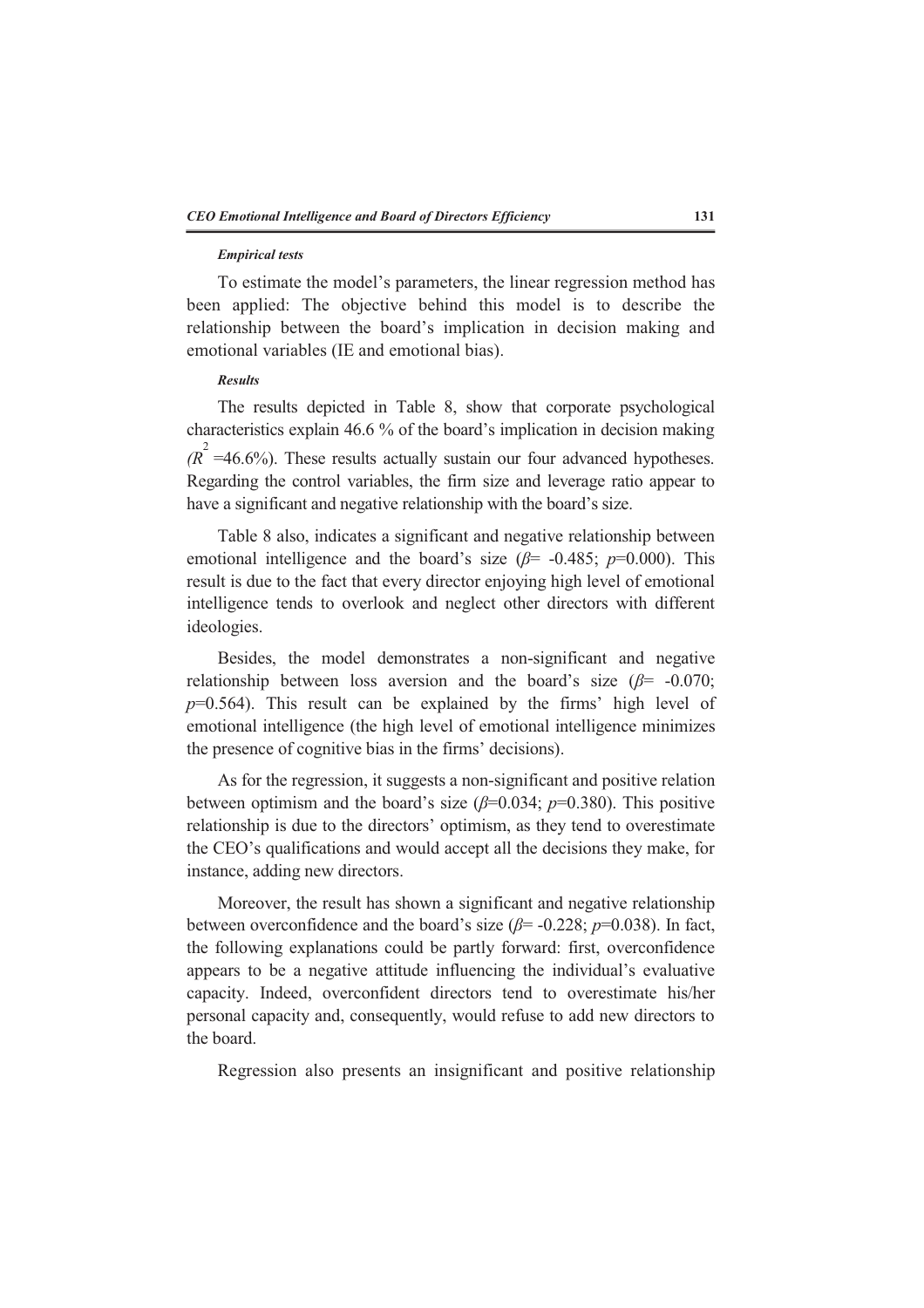between cognitive flexibility and the board's size  $(\beta=0.191; p=0.533)$ . This may be explained by the fact that a director who enjoys a great deal of cognitive flexibility would always prefer modification and seek to enhance a challenging decision. He could tend to be either indifferent or agree to add new directors.

| Table 8: Board size results                                                                            |  |  |  |  |
|--------------------------------------------------------------------------------------------------------|--|--|--|--|
| <b>Variables</b><br>Bêta<br>Significance<br>Reached<br><b>Expected</b><br>relationship<br>relationship |  |  |  |  |
| 20.865<br>0.000<br>Constant                                                                            |  |  |  |  |
| $0.000***$<br>IE.<br>$-0.485$                                                                          |  |  |  |  |
| $-0.070$<br>LAV<br>0.564<br>$^+$                                                                       |  |  |  |  |
| <b>OP</b><br>0.034<br>0.380<br>$^+$<br>$\pm$                                                           |  |  |  |  |
| $0.038**$<br><b>OVER</b><br>$-0.228$<br>$^{+}$                                                         |  |  |  |  |
| 0.191<br>0.533<br>CF<br>$^+$                                                                           |  |  |  |  |
| $0.004***$<br>LEV<br>$-0.326$                                                                          |  |  |  |  |
| $0.042**$<br><b>LNSIZE</b><br>$-0.226$                                                                 |  |  |  |  |
| Cox and Snell ratios $R^2$<br>0.466                                                                    |  |  |  |  |

\*\*, \*\*\*, *significance at 5% and 1%*.

# **Board Efficiency and Independence Members**

#### **The model**

BIND=  $a + a_1IE + a_2LAV + a_3OP + a_4OVER + a_5CF + a_6LEV + a_7LNSIZE + \xi$ 

**BIND:** Presence of independent members in the board of directors.

#### **Empirical tests**

To estimate the model's parameters, the linear regression method has been applied: This model's objective is to describe the nature of relationship between the board's independence and emotional variables (IE and emotional bias).

#### **Results**

The results appearing on Table 9 show that corporate psychological characteristics explain 60.8 % proportion of the board's independence (*R* 2  $= 60.8\%$ ). These results actually consolidate four proposed hypotheses. In terms of the control variables, it has been discovered that the firm's size and leverage ratio have a significant and positive relationship with the board's independence.

Results have shown a significant and positive relationship between the board's independence and emotional intelligence  $(\beta = 0.364; p=0.000)$ . This result can be explained by the argument that the firms' partners who have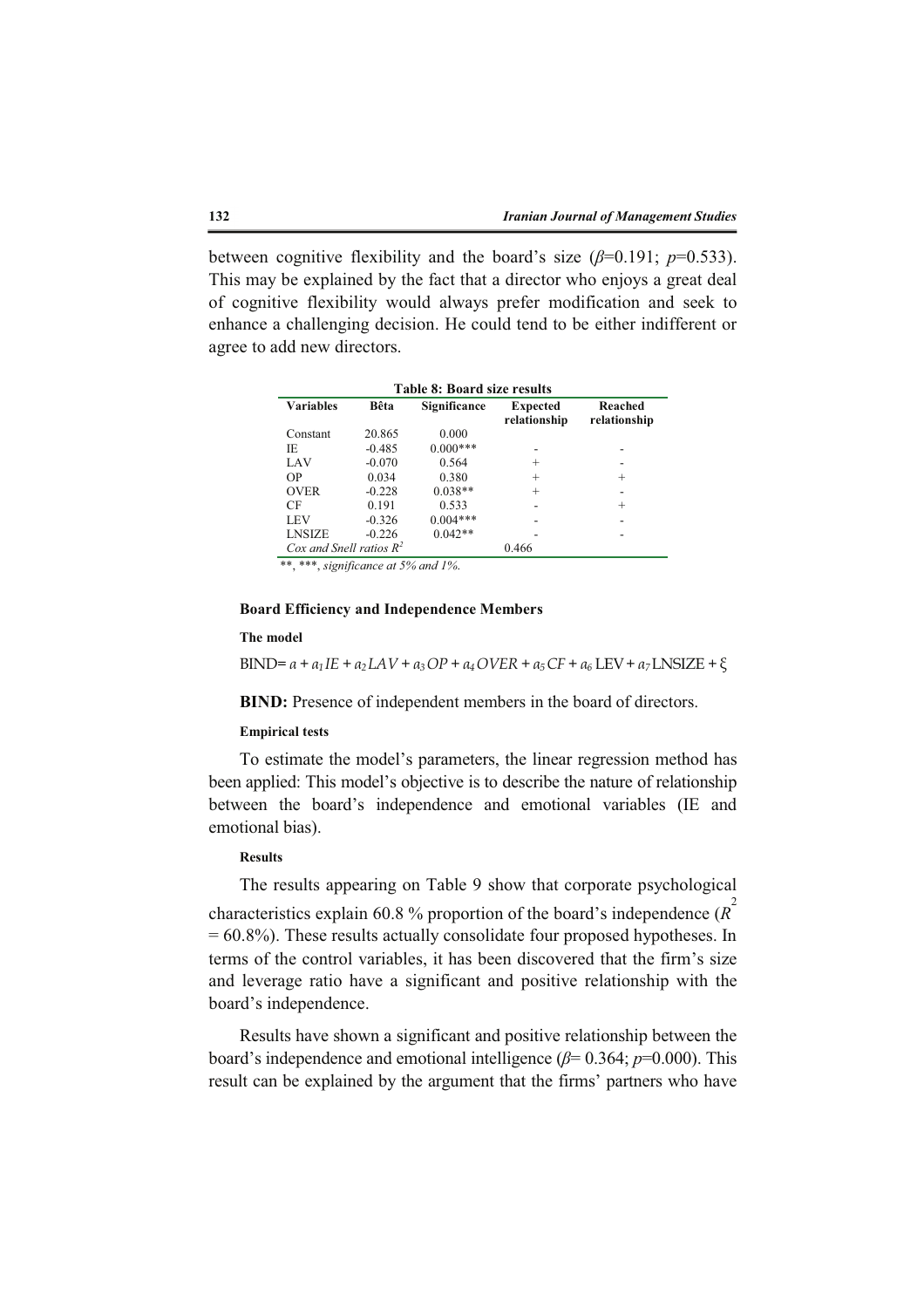had a high level of emotional intelligence are conscious about risk collusion between the CEO and directors. Owing to this fact, they are found under the obligation to choose independent directors to represent them in the board. This interrelatedness shows the positive role emotional intelligence plays in the board's efficiency.

Concerning regression, it presents an insignificant and negative relationship between loss aversion and the board's independence  $(\beta = -0.009)$ ;  $p=0.943$ ). This type of association could be justified by the loss aversion among the firms' partners as it is the case, for instance, when partners refuse to add a new outside director as this might generate the desperation of managerial rent linked to the modification in the board composition.

Moreover, the model presents an insignificant and positive relationship between optimism and the board's independence  $(\beta = 0.037; p=0.719)$ . This result might be explained by the investors' optimism: Investors so optimistic about the firm's performance are encouraged to invest in this firm; hence the number of outsider directors in the board is likely to increase.

Table 9 shows an insignificant and positive relationship between overconfidence and the board's independence  $(\beta = 0.037; p=0.719)$ . This could be explained by the CEO's overconfidence: This bias would generate some unconsciousness regarding the likely outcomes of introducing a new outsider director in the discretionary space.

As regards cognitive flexibility, it presents a significant and positive relationship with the board's independence  $(\beta = 0.175; p=0.126)$ . Actually this can be explained by the board's cognitive role. This role might allow them to demand a new outsider director highly qualified in emotional intelligence.

| Table 9: The board's independence results |          |              |                                 |                         |
|-------------------------------------------|----------|--------------|---------------------------------|-------------------------|
| variables                                 | Bêta     | Significance | <b>Expected</b><br>relationship | Reached<br>relationship |
| Constant                                  | $-0.348$ | 0.005        |                                 |                         |
| IE                                        | 0.364    | $0.000***$   | $^{+}$                          | $^+$                    |
| LAV                                       | $-0.009$ | 0.943        |                                 |                         |
| OP                                        | 0.037    | 0.719        |                                 | $^{+}$                  |
| <b>OVER</b>                               | $-0.014$ | 0.881        |                                 | $^{+}$                  |
| CF                                        | 0.175    | 0.126        | $^{+}$                          | $^{+}$                  |
| LEV                                       | 0.442    | $0.000***$   | $^{+}$                          | $^{+}$                  |
| <b>LNSIZE</b>                             | 0.311    | $0.001***$   | $^{+}$                          | $^{+}$                  |
| Cox and Snell ratios $R^2$                |          |              |                                 | 0.608                   |

\*\*\*, *significance at 1%*.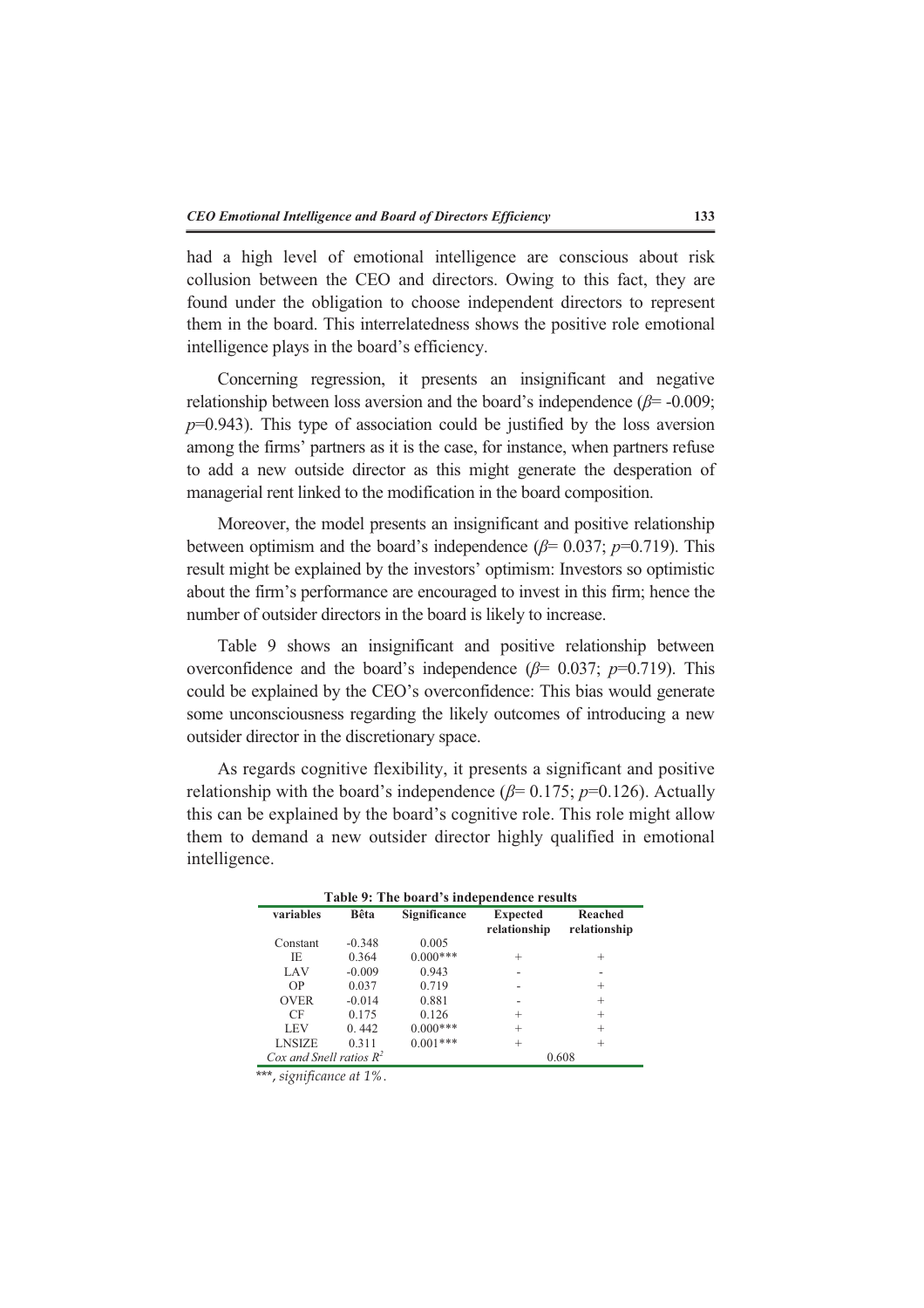#### **Board Efficiency and CEO Dual Functions**

## **Model presentation**

 $DUAL = \alpha + \alpha_1 I E + \alpha_2 L A V + \alpha_3 O P + \alpha_4 O V E R + \alpha_5 C F + \alpha_6 L E V + \alpha_7 L N S I Z E + \xi$ 

**DUAL:** The CEO also owns the board's chair; it takes 1 if the CEO owns the board's chair and 0 otherwise.

# **Empirical tests**

To estimate the model's parameters, the logistic binary regression method has been applied: The objective behind using this model lies in describing the relationship between the CEO's duality and emotional variables (emotional intelligence and emotional bias).

### **Results**

The results appearing in Table 10 have shown that corporate psychological characteristics depict some 30.4 % of the CEO's duality  $(R^2 = 30.4\%)$ . Actually these results are supportive of our four advanced hypotheses. Regarding the control variables, one could discover that the firm's size has a significant and positive relationship with the CEO's duality.

The results also highlight a significant and negative relationship between emotional intelligence and the CEO's duality ( $\beta$ = -0.121;  $p$ =0.018). This can be justified by the firm partners' high level of emotional intelligence: This competence allows them a better evaluation of the CEO's competence along with the firm performance. In this way, the CEO duality is minimized.

Moreover, regression shows a non-significant and negative relationship between loss aversion and CEO duality  $(\beta = -0.084; p=0.509)$ . This has an explanation in the fact that when the shareholders are exposed to risk aversion, they tend to refuse all the CEO's decisions that favor his discretion, mainly his dual functions.

As regards optimism, it presents a significant and positive relationship with the CEO's duality ( $\beta$ = 0.508;  $p$ =0.015). The optimistic shareholders appear to accept all the CEO's decisions affecting the efficiency of corporate governance mechanisms.

Added to this, Table 8 shows a significant and negative relationship between overconfidence and CEO duality of function  $(\beta = 0.338; p=0.062)$ . This result is justified by the fact that an overconfident CEO has a tendency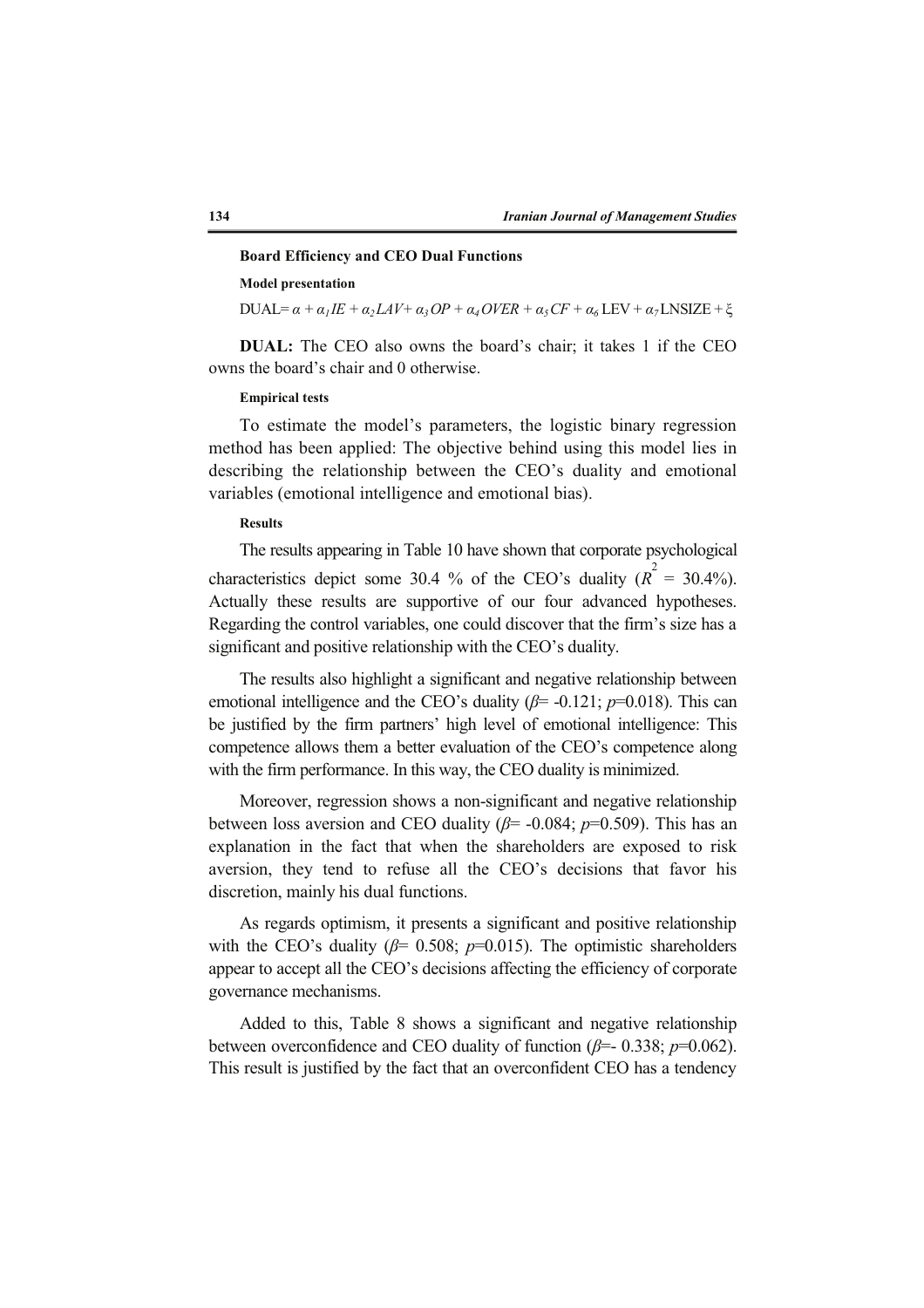to overestimate his capacity and personal competence. These biases inhibit him from being a board's chair.

Eventually, this model alludes to a non-significant and positive relationship between cognitive flexibility and the CEO duality ( $\beta$ = 0.172; p=0.404). This result due to the fact that the CEO's high level of cognitive flexibility can improve and broaden his discretionary space due to his standing as a board's chair.

| <b>Variables</b>           | Bêta     | Significance | expected<br>relationship | Reached<br>relationship |
|----------------------------|----------|--------------|--------------------------|-------------------------|
| Constant                   | 2.318    | 0.562        |                          |                         |
| IE                         | $-0.121$ | $0.018***$   |                          |                         |
| LAV                        | $-0.084$ | 0.509        | $^{+}$                   |                         |
| OP.                        | 0.508    | $0.015***$   | $^{+}$                   | $^{+}$                  |
| <b>OVER</b>                | $-0.338$ | $0.062*$     | $^{+}$                   |                         |
| CF                         | 0.172    | 0.404        |                          | $^+$                    |
| LEV                        | $-0.013$ | 0.994        |                          |                         |
| <b>LNSIZE</b>              | 0.290    | $0.053**$    |                          | $^{+}$                  |
| Cox and Snell ratios $R^2$ |          |              |                          | 0.304                   |
| Model $X^2$                |          |              |                          | 21.779 p-value=0.003*** |
| N                          |          |              |                          | 60                      |

## **Discussion**

It is worth noting that most of the previous analyses have predominantly suggested that the leaders' emotional characteristics have had a significantly noticeable impact on the directors' board efficiency. One might well, ask, however: Are these emotional characteristics (whether emotional intelligence or emotional bias) primary determinants of the directors' board efficiency?

Actually, the multiple regressions this study depicted have examined the relationship governing and binding the leaders' emotional characteristics and the board of directors' composition and efficiency. Indeed, the results depicted in Table 6 have shown that firms' corporate psychological characteristics explain 46.6 % proportion of the board's implication in the decision making strategies  $(R^2 = 46.6\%)$ . These results are actually corroborative of our set hypotheses: The high level of emotional intelligence enables us to minimize the behavioural biases (the loss aversion bias), and achieve an effective control thereof.

Regarding the results appearing on Table 7, they have shown that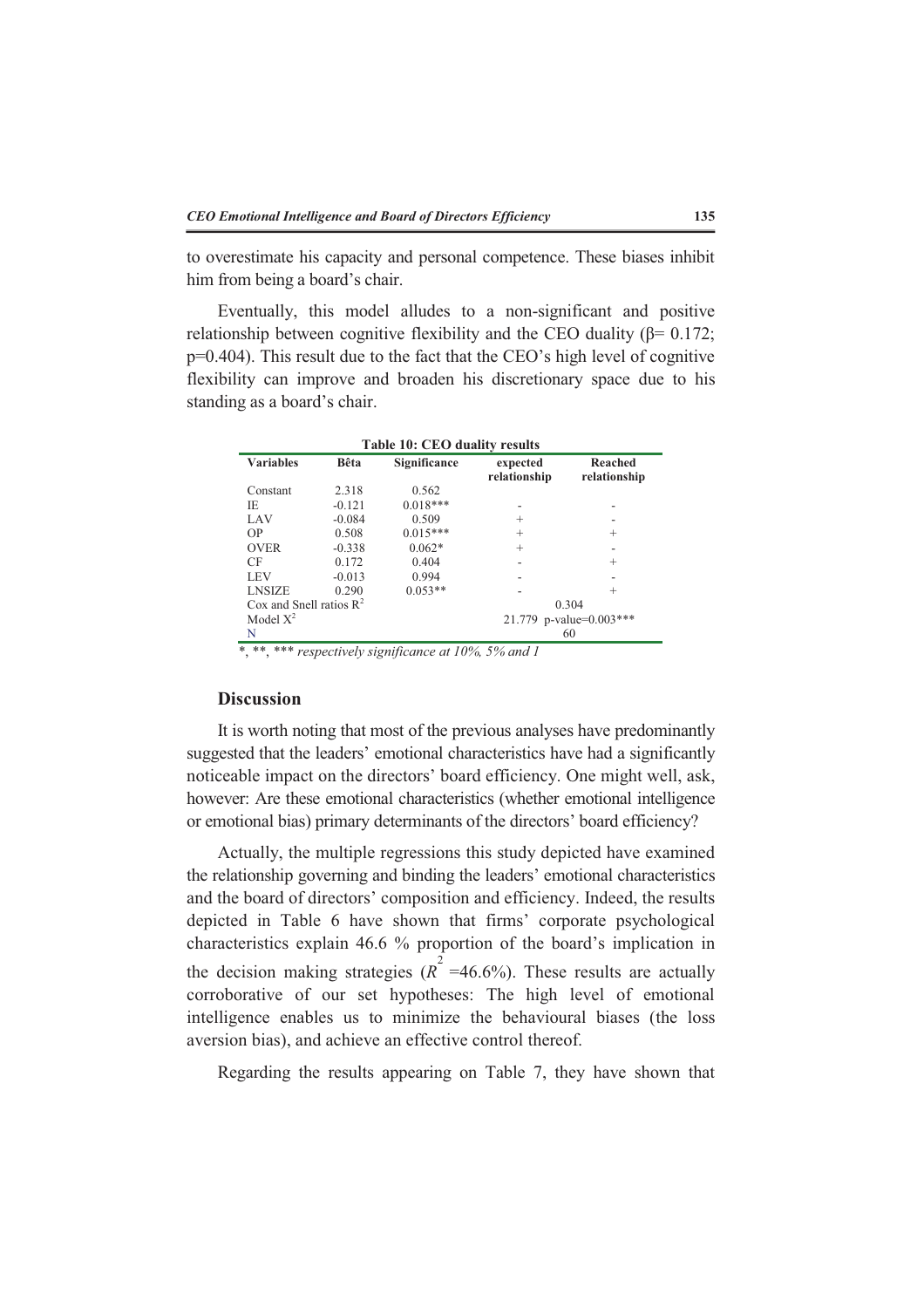firms' corporate psychological characteristics explain a 60.8 % ratio of the board's independence ( $R^2 = 60.8\%$ ). These results are supportive of the set hypotheses. In fact, emotional intelligence allows every individual to develop emotional consciousness, which in turn helps him react appropriately to different situations. It would actually help the manager to realize himself better and preserve his motivation to accomplish his shrews and task, along the control of the directing team.

As for the results predicted in Table 8, they have demonstrated that corporate psychological characteristics proportionately explain a 30.4 % fate of the CEO's duality ( $R^2 = 30.4\%$ ). These results actually consolidate our assumed hypotheses. Indeed, emotions or emotional intelligence particularly guide the individual towards rationality. Data have suggested that the individuals enjoying a high level of emotional intelligence would be more aware of the factors affecting and influencing their positive and negative emotions. The awareness and understanding of these emotiontriggering factors would allow managers to choose the appropriate measures, take the convenient step and improve the board of directors' efficiency as a governance means and mechanism.

Finally, the empirical analysis of the relationship governing and binding emotional intelligence and the board of directors (board size, it members' independence or presence of external directors and multifunctionality) has highlighted a positive impact of the Tunisian managers' emotional intelligence on the effectiveness of control through this mechanism. It also affirms the complementary relationship between emotional intelligence and the directors' board. Yet, it is worth mentioning that the present work is restrained by certain limitations, namely:

Firstly, some psychological aspects of theoretical nature could not be wholly approached in a complete empirical way. This limit is due, on the one hand, to the nature of the data sought, which may be perceived as being personal, or even secret as for as the contracted leaders are concerned. On the other hand, it is due to the applied research tool which has not enabled us to achieve all the intended desired data. As a matter of fact the questionnaire turns out to be non-flexible means of data collection. In our case, we have realized that certain questions or items (especially those measuring managers' over-confidence) should have been modified or added so that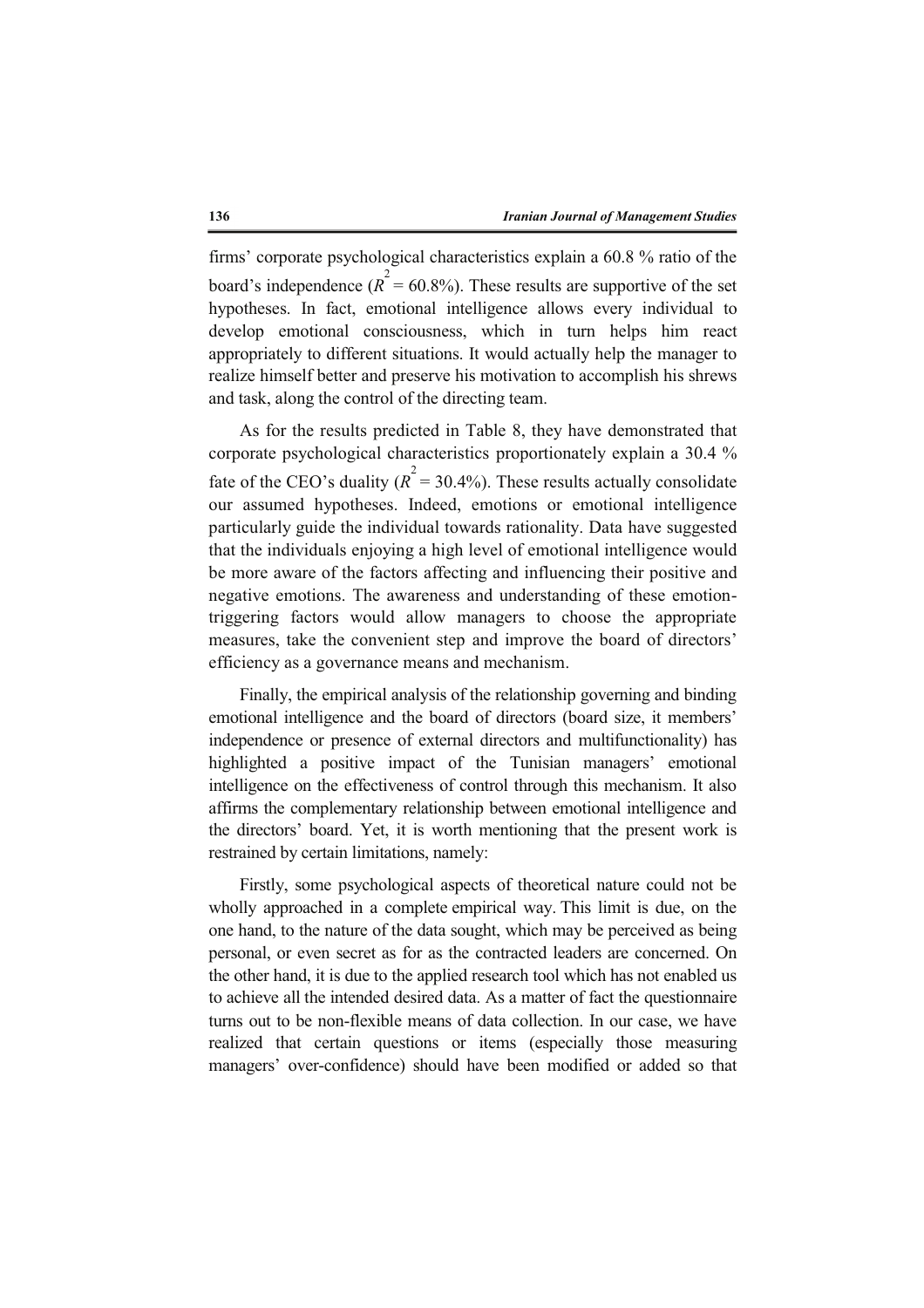more accurate data could be reached and the theoretically-studied variables to be more operational.

The researcher's representations regarding the studied variables (defined in terms of responses to the questionnaire), constitute a limit in so far as they are dealt with throughout the various choices made all over the research; actually they do leave some trails of subjectivity.

### **Conclusion**

This article has examined the impact of emotional intelligence on the directors' board efficiency. Noteworthy, the aimed target behind this work has been to devise an attempt which has long prevailed over behavioural biases, whereby to elaborate a predominant research gap by implementing a survey conducted around some executives of large private companies in Tunisia. Actually, the collected data analysis has shown the importance of emotional intelligence as a prerequisite key skill or competence – which may improve the controllers' perception and evaluation of alternatives – in improving the control quality. Indeed, the empirical analysis of the emotional intelligence relationship with the board of directors regarding such factors as board size, presence of external executives and multifunction holding has led to depict a positive impact of the Tunisian managers' emotional intelligence on the effectiveness of control via this mechanism. In addition, it has highlighted the complementary relationship between emotional intelligence and the board of directors. Nevertheless, the negative relationship between emotional intelligence and the behavioural biases reunions is not thoroughly evaluated and verified yet as to be a fact itself.

Authors need to consider that emotional aspect which permits to minimize CEO emotional biases and provides board of director's effectiveness.

This article has implications for the development of CEO emotional intelligence capacity. Besides, some psychological aspects of theoretical nature could not be entirely approached in a complete empirical way.

The article pushes organization to select managers based on their levels of emotional intelligence by applying tests of emotional intelligence as in psychometric tests. Also, it increases the validity of inferences made from researches in the field.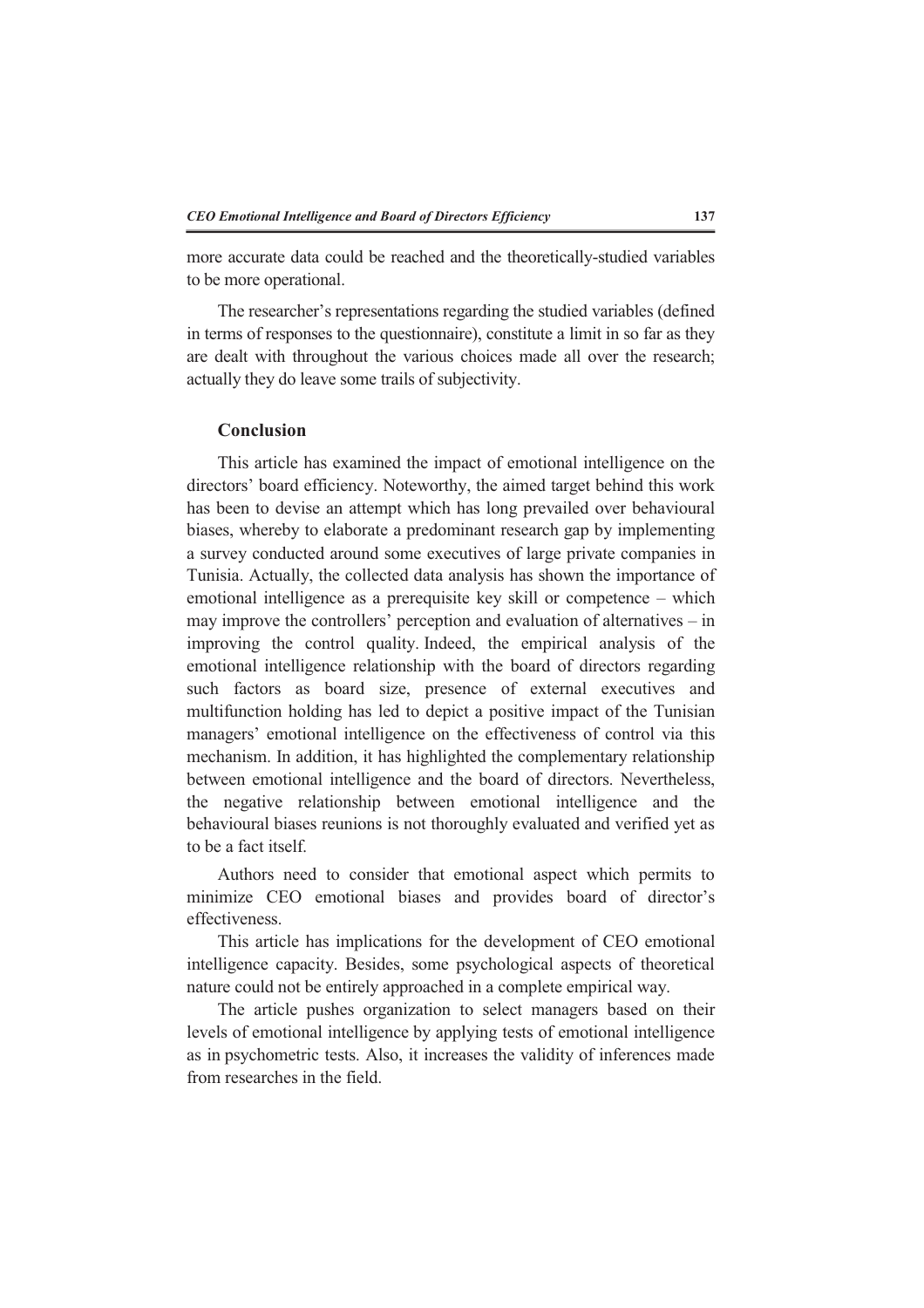This article incites governments to establish training programs which aimed at the development of emotional intelligence learning. Thus, it has important implications for enhancing the well-being of individuals, organizations, and society as a whole.

Actually, for the sake of improving the explanatory power of legalfinancial approach of governance, the behavioral dimension has been integrated for a more thorough analysis of the board of the directors' role. Our goal consists in highlighting the role played by emotional intelligence as a skill or tool available for the manager or controller to minimize the behavioral biases: bias of loss aversion, optimism, over-confidence and lack of cognitive flexibility, and achieve an effective control.

Given its numerous diverse personal, social and professional advantages, effects and benefits emotional intelligence turns out to be a worth developing skill that needs to be even deeply explored and further thoroughly promoted.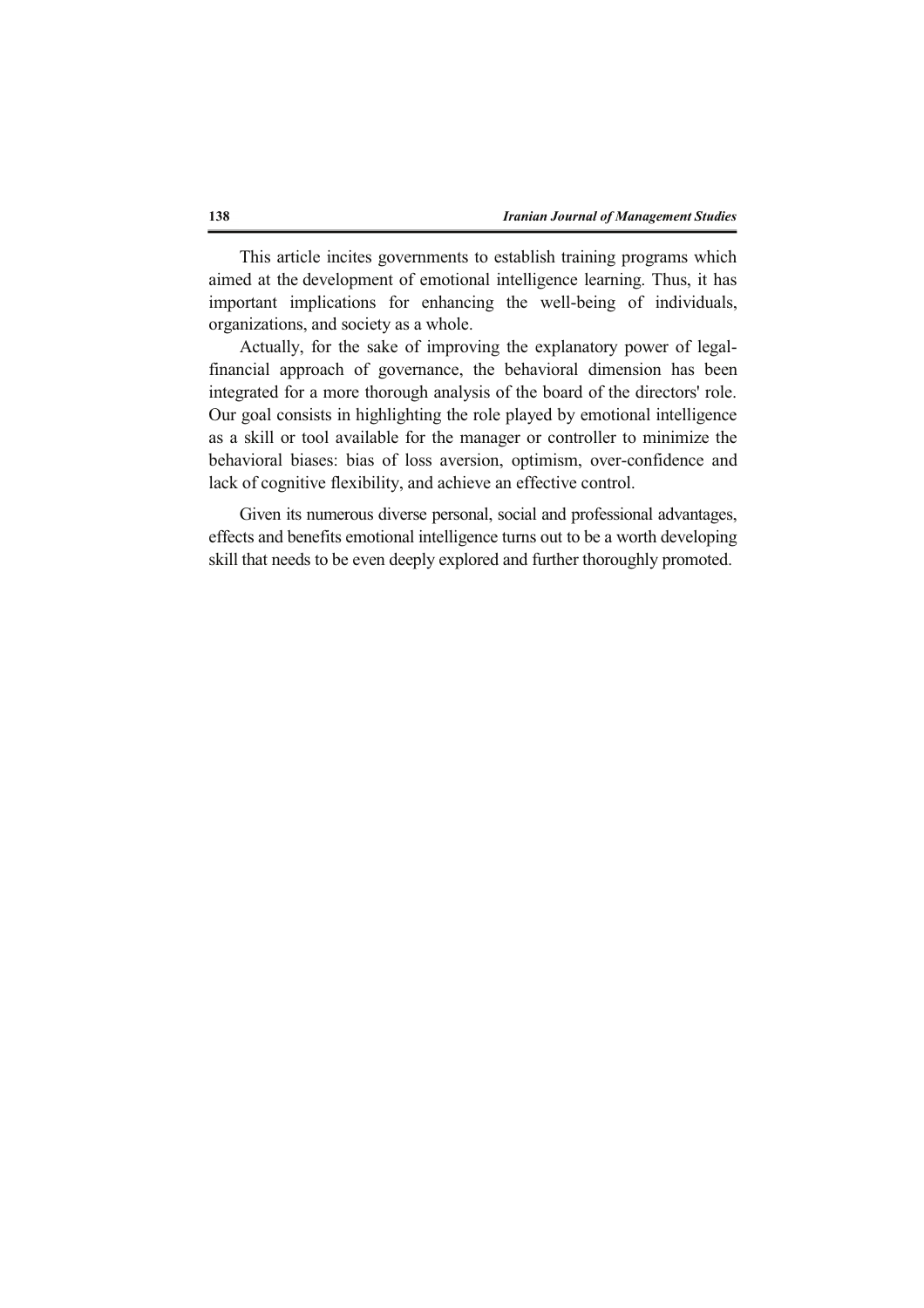# **References**

- Adams, R. B., Benjamin, E. H., & Michael S. W. (2009). The role of boards of directors in corporate governance: A conceptual framework & survey. *Journal of Economic Literature.*
- Anderson, J. R. (1983). Decision making by objection and the Cuban missile crisis. *Administrative Science Quarterly, 28*, 201-222.
- Ball, R., & Foster, G. (1982). Corporate financial reporting: A methodological review of empirical research. *Journal of Accounting Research, 20*, 161-234.
- Ben-David, I., Graham, J., & Harvey, C. (2006). *Managerial overconfidence and corporate policies*. AFA 2007 Chicago Meetings Paper.
- Bhagat, S., & Black, B. (2000, February) Board independence and long-term firm performance. *Columbia Law School*.
- Blair, M., Kruse, D., & Blasi, J. (2000). *Employee Ownership: an unstable form or a stabilizing force.* In M. M. Blair & T. Kochan (Eds), *The new relationship: Human.*
- Blair, M. M., & Stout, L. (1999). A team production theory of corporate law. *Virginia Law Review, 85*, 1999.
- Bujadi, M. L., & Richardson, A. J. (1997). A citation trail review of the uses of firm size in accounting research. Journal of Accounting Literature, 16, 1-27.
- Bulan, L., Sanyal, P., & Yan, Z. (2009). Directors, outsiders and efficiency: An analysis of how board characteristics influence firm productivity. Retrieved from www.emeraldinsight.com
- Campbell, T. C., Gallmeyer, M., Johnson, S. A., Rutherford, J., & Stanley, B. W. (2011). CEO optimism and forced turnover. *Journal of Financial Economics.* Retrieved from ELSEVIER.
- Carapeto, M., Meziane L., & Katherina M. (2005). *Does duality destroy value?* Working Paper, Cass Business School Research Paper.
- Chtourou, S., Bédard, J., & Couteau, L. (2001) Corporate governance and earning management. *Working Paper,* Laval University.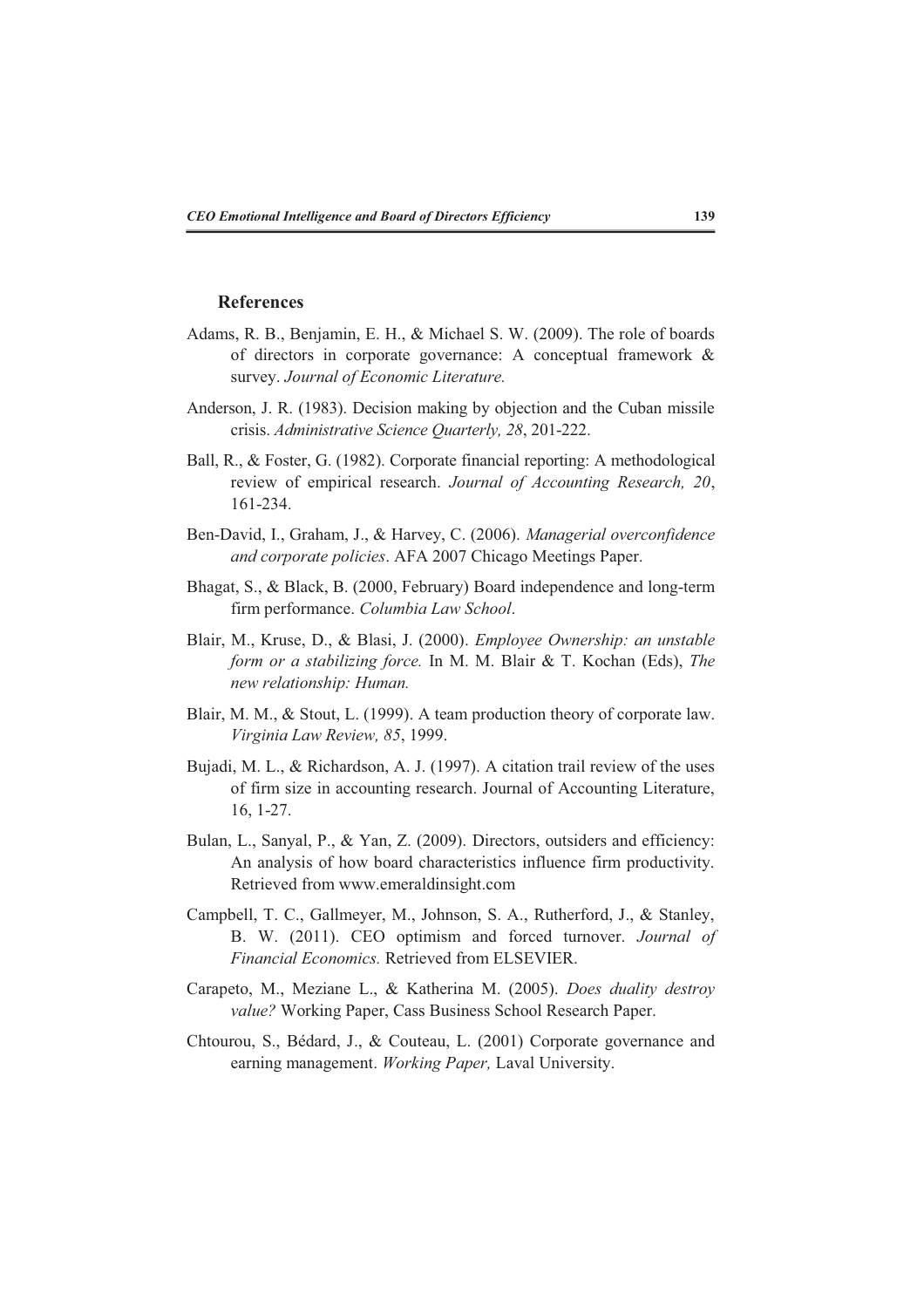- Côté, S., Lopes, P. N., Salovey, P., & Miners, C. T. H. (2010). Emotional intelligence and leadership emergence in small groups. The Leadership Quarterly 21 (2010) 496–508. Retrieved from ELSEVIER.
- Côté, S., Miners, C. T. H., & Moon, S. (2006). *Emotional intelligence and wise emotion regulation in the workplace*. In W. J. Zerbe, N. Ashkanasy, & C. E. J. Härtel (Eds.), *Research on emotions in organizations*, 2, 1-24, Oxford: Elsevier.
- Coulton, J. J., James, C., & Taylor, S. L. (2001). The effect of compensation design and corporate governance on the transparency of CEO compensation disclosures. *Finance Control Strategies, 1(2)*, 57-88.
- Cui, H., & Mak, Y. T. (2002) .The relationship between managerial ownership and firm performance in high R&D firms. *Journal of Corporate Finance, 8*, 313-336.
- Dechow, P. M., Shoan, R. G., & Sweeney, A. P. (1996). Causes and consequences of earning manipulation: An analysis of firms subject to reinforcement action by the SEC. *Contemporary Accounting Research*.
- Denis, D. K., & McConnell, J. J. (2003). International corporate governance. *Journal of Financial and Quantitative Analysis, 38,* 1-36.
- Duhaime, I. M., & Schwenk, C. R. (1983). Cognitive simplification processes in acquisition and divestment decision-making. *Academy of Management Proceedings*, 12-16.
- Eisenberg, T., Stefan, S., & Martin, T. W. (1998). Larger board size and decreasing firm value in small firm. *Journal of Financial Economics, 48*, 35-54.
- Elizabeth, J., Donald, H., & Deanne, M. (2004). Measurement of trait emotional intelligence: Testing and cross-validating a modified version of Schutte et al.'s (1998) measure. *Personality and Individual Differences, 36,* 555-562. Retrieved from www.elsevier.com
- Elster, J. (1998, March). Emotions and economic theory. Journal of Economic Literature, 36, 47-74.
- Fairchild, R. (2009) Managerial overconfidence, moral hazard problems, and excessive life cycle debt sensitivity. *Investment Management and Financial Innovations, 6(3)*. Retrieved from http//www.businessperspectives.org
- Fama, E. F. (1980). Agency problems and the theory of the firm. *Journal of*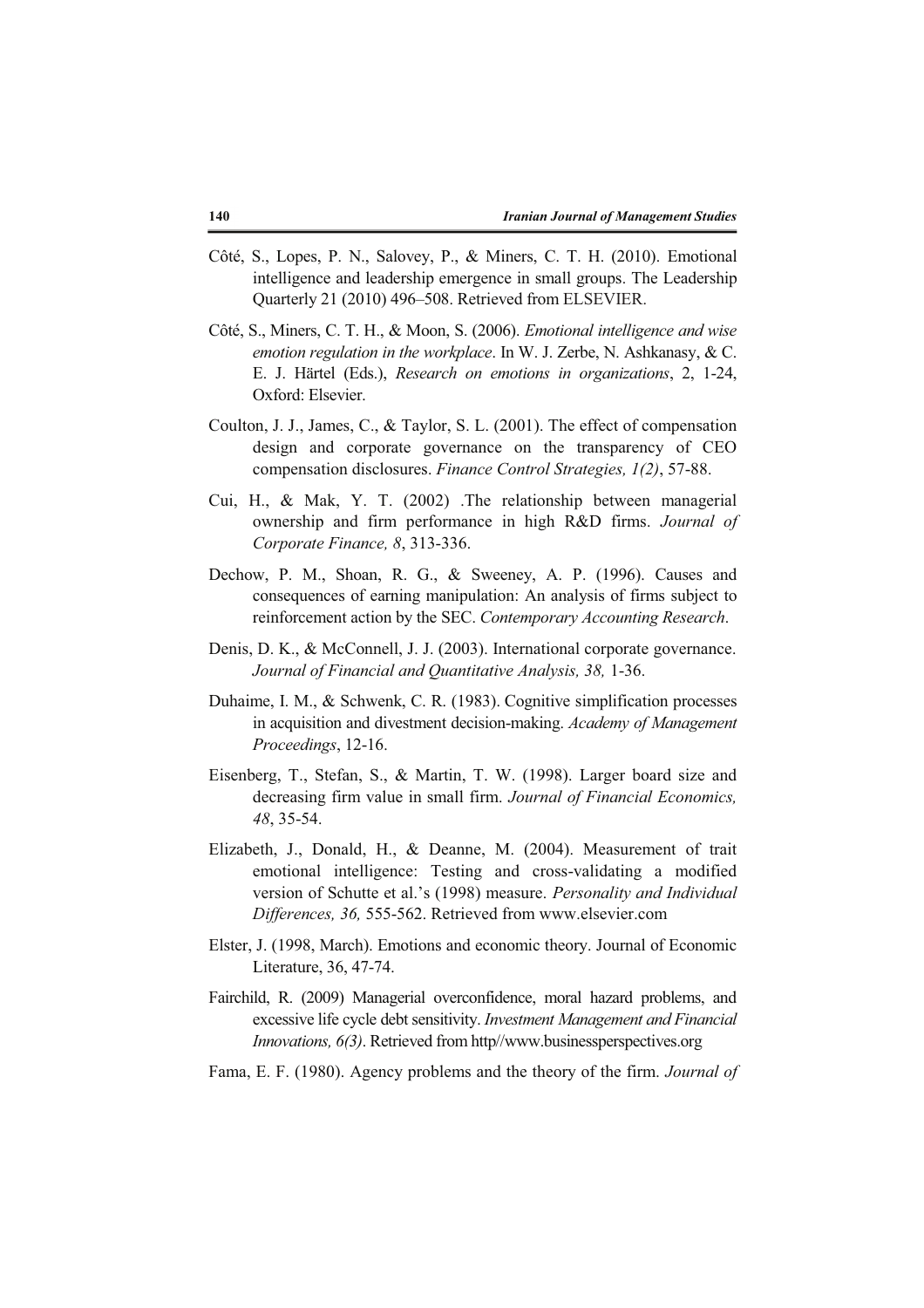*Political Economy, 88.*

Fern Hill, www.fhpartenership.com.

- Forker, J. J. (1992). Corporate governance and disclosure quality. *Accounting and Business Research, 22*.
- Gendron, B. (2005). *Why female and male emotional and interpersonal skills matter in gender divisions at work? A theoretical approach through an emotional capital model.* International Conference on Emotional and Interpersonal Skills at Work, Thessalonique, Juin.
- George, J. M. (2000). Emotions and leadership: The role of emotional intelligence. *Human Relations, 53(8)*, 1027-1055.
- Gillan, S. L. (2006). Recent development in corporate governance: An overview. *Journal of Corporate Finance, 12(3),* 381-402.
- Goel, A. M., & Thakor, A. V. (2008). Overconfidence, CEO selection, and corporate governance. *Journal of Finance, 63*, 2737-2784.
- Goleman, D. (2001). *Emotional intelligence: Issues in paradigm building*. Retrieved from http//www .aalnet.org/products/pub
- Goleman, D., Boyatzis, R., & McKee, A. (2001, December). Primal leadership: The hidden driver of great performance. *Harvard Business Review*, 43-53.
- Greenfield, K. (2002, February). Using behavioral economics to show the power and efficiency of corporate law as regulatory tool. *University of California Davis Law Review, 35*, 581-644.
- Haniffa, R., & Cooke, T. (2000, 28-30 August). *Culture, corporate governance and disclosure in Malaysian corporations*. Asian AAA World conference, Singapore.
- Heaton, J. B., & Odean, T. (2003). Overconfidence, investment policy, and executive stock options. *Rodney L. White Center for Financial Research Working Paper, 15(2)*.
- Huy, Q. N. (2002). Emotional balancing of organizational continuity and radical change: the contribution of middle managers. *Administrative Science Quarterly, 47*, 31-69.
- Jensen, M. C. (1993). The modern industrial revolution, exit and the failure of the internal control systems. *Journal of Finance, 48(3)*, 831-880.
- Jensen, M. C. & Fuller, M. C. (2003). *What's a director to do? In Best*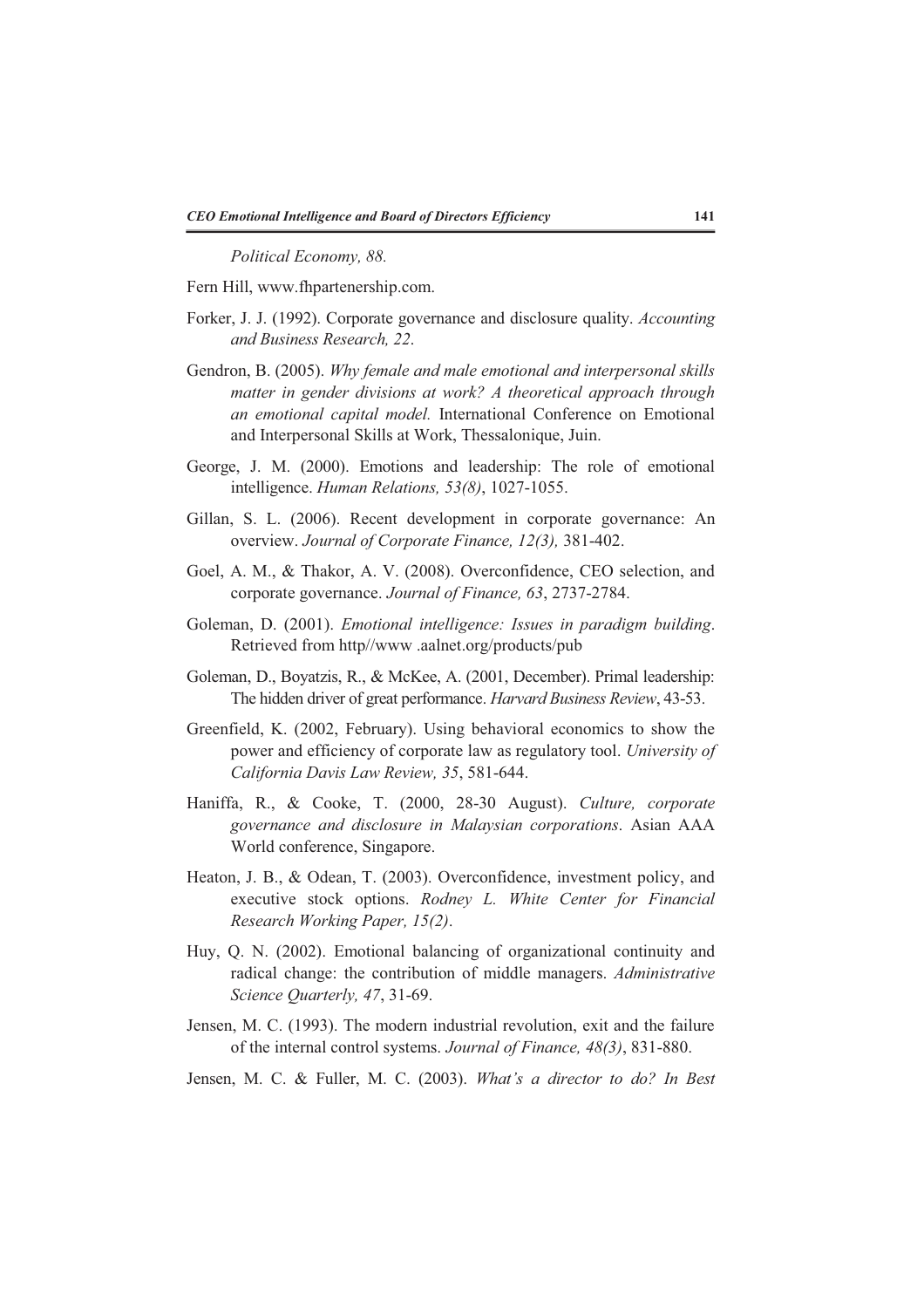*Practices: Ideas and insights from the world's foremost business thinkers*. Cambridge, MA: Perseus Publishing and London, Bloomsbury Publishing. Retrieved from http//www.ssrn.com

- Jensen, M. C., & Meckling, W. H. (1976). Theory of the firm: Managerial behavior, agency costs and ownership structure. *Journal of Financial Economics, 3(4),* 305-360.
- Jensen, M. C., & Murphy, K. J. (2004, July). Remuneration: Where we've been, how we got to here, what are the problems, and how to fix them? *European Corporate Governance Institute, 44*. Retrieved from http//www.ssrn.com
- Karim, J. (2010). An item response theory analysis of Wong and Law emotional intelligence scale. *Procedia Social and Behavioral Sciences, 2(2)*, 4038-4047.
- La Blanc, G., & Rachlinski, J. J. (2005). *In praise of investor irrationality*. In F. Parisi & V. L. Smith (Eds.), *The Law and Economics of Irrational Behavior*, Stanford University Press.
- La Porta, R., Lopez-de-Silanes, F., Shleifer, A., & Vishny, R. W. (2000). Investor Protection and Corporate Governance. *Journal of Financial Economics, 58(1/2),* 3-27.
- Leland, H. (1998). Agency costs, risk management, and capital structure. *The Journal of Finance, 53*, 1213-1244.
- Lo, A., Wong, R., & Firth, M. (2007). *Tax and financial reporting incentives for income shifting: An empirical analysis of the transfer pricing behavior of Chinese-listed companies*. 19th Asian-Pacific Conference on International Accounting Issues.
- Lopes, P. N., Salovey, P., Côté, S., & Beers, M. (2005). Emotion regulation ability and the quality of social interaction. *Emotion, 5*, 113-118.
- Mayer, J. D., Salovey, P., & Caruso, D. R. (2008). Emotional intelligence: New ability or eclectic traits? *American Psychologist, 63*, 503-517.
- Mayer, P., & Salovey, J. D. (1997). *What is emotional intelligence*? In Salovey & Sluyter (Eds), *Emotional development and emotional intelligence: Implications for educators*, New York: Basic Books.
- Pathan, S., & Skully, M. (2010). Endogenously structured boards of directors in banks. Journal of Banking & Finance, 34, 1590-1606.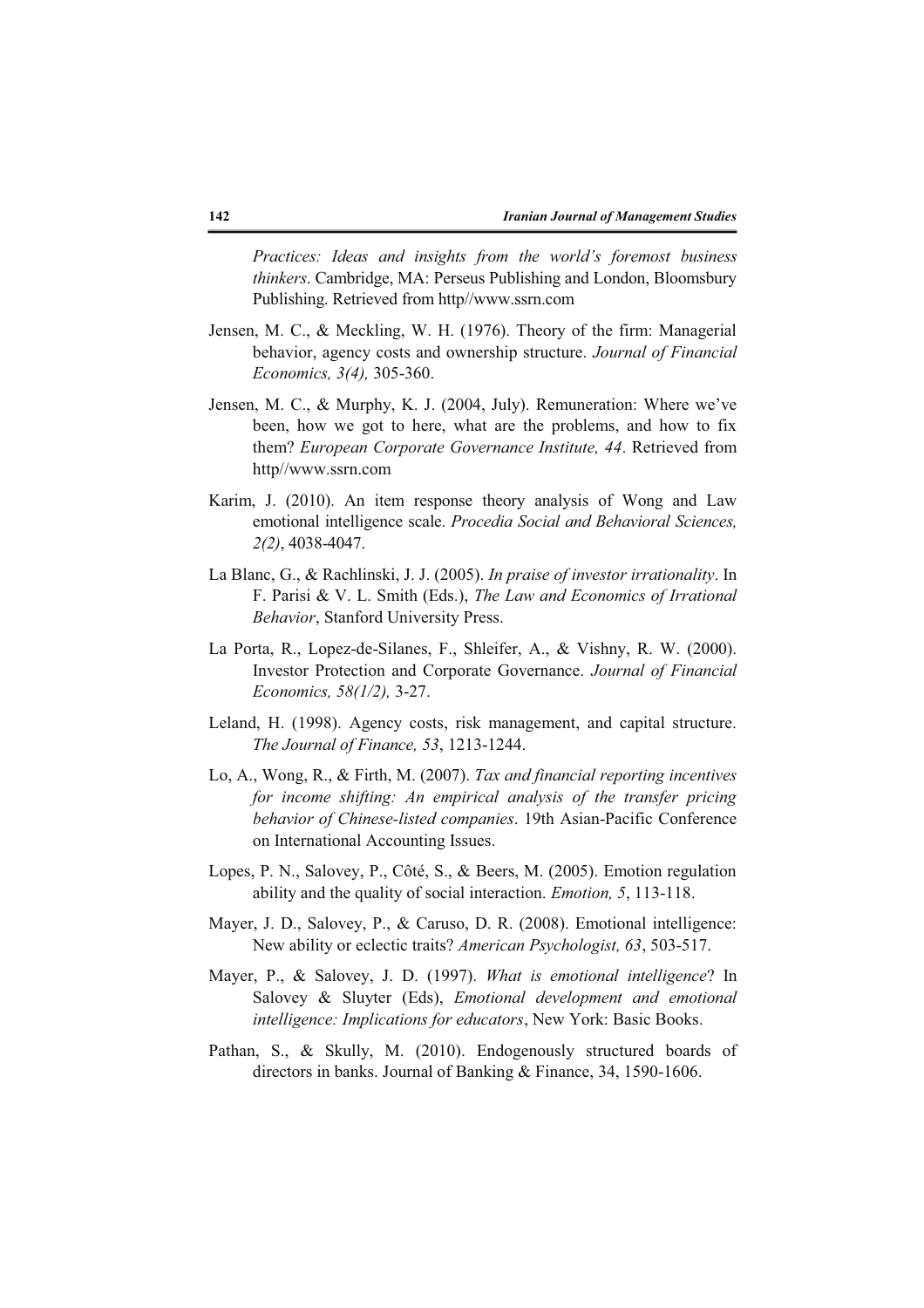- Peasnell, K. V., Pope, P. F., & Yeung, S. (1998). Outside directors, board effectiveness and earning management. *Working paper Lancaster University*, 38-56.
- Petrides, K. V., Pita, R., & Kokkinaki, F. (2007). The location of trait emotional intelligence in personality factor space. *British Journal of Psychology, 98*, 273-289.
- Rajan, R., & Zingales, L. (1998, December). *The governance of the new enterprise*. Working Paper, University of Chicago.
- Rajan, R., & Zingales, L. (2003). The great reversals: The politics of financial development in the 20th century. *Journal of Financial Economics, 69(1)*, 5-50.
- Rode, J. C., Mooney, C. H., Arthaud-Day, M. L., Near, J. P., Baldwin, T. T., Rubin, R. S., & Bommer, W. H. (2007). Emotional intelligence and individual performance: Evidence of direct and moderated effects. *Journal of Organizational Behavior, 28*, 399-421.
- Salovey, P., & Mayer, J. D. (1990) Emotional intelligence. *Imagination, Cognition, and Personality*, *9*, 185-211.
- Schutte, N. S., Malouff, J. M., Hall, L. E., Haggerty, D. J., Cooper, J. T., Golden, C. J., & Dornheim, L. (1998). Development and validation of a measure of emotional intelligence . *Personality and Individual Differences, 25*, 167-177.
- Sentis, P. (2001). Performance opérationnelles et boursières des sociétés introduites en bourse : Le cas français. *1991-1995 Finance, 22(1)*, 87-118.
- Sheffrin, H. (2001). Behavioral corporate finance. *Journal of Applied Corporate Finance. 14(3)*, 113-124.
- Shleifer, A., & Vishny, R. W. (1988). Value maximization and the acquisition process. *Journal of Economic Perspectives, 2(1),* 7-20.
- Shleifer, A., & Vishny, R. W. (1997). A survey of corporate governance. *Journal of Finance, 52(2)*, 737-783.
- Siu, A. F. Y. (2009). Trait emotional intelligence and its relationships with problem behavior in Hong Kong adolescents. *Personality and Individual Differences, 47*, 553-557. Retrieved from www.elsevier.com
- Song, L. J., Hang, G. H., Peng, K. Z., Law, K. S., Wong, C. S., & Chen, Z. (2010). The differential effects of general mental ability and emotional